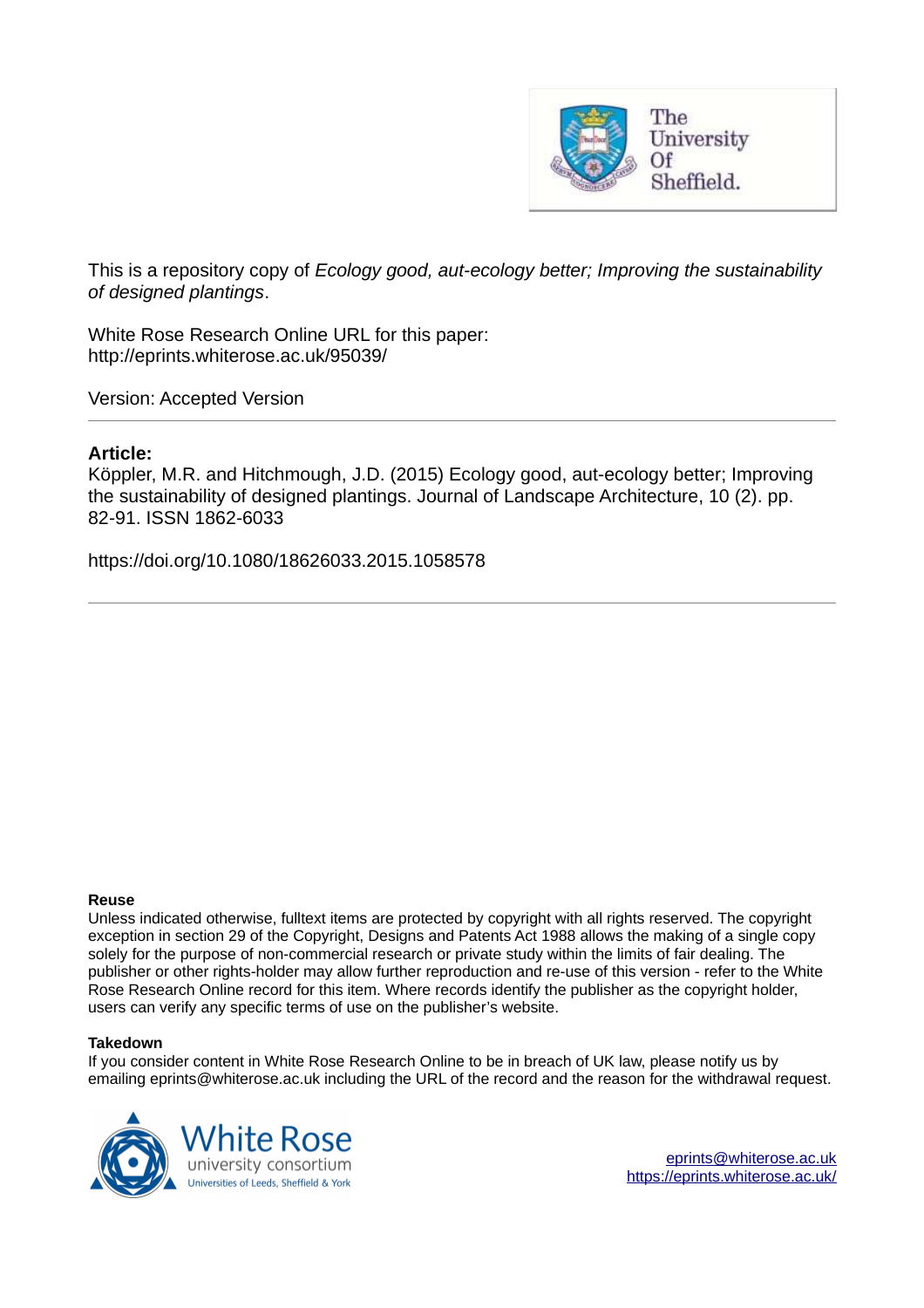| $\mathbf{1}$   | Ecology good, Aut-ecology better; Improving the sustainability of designed plantings                |
|----------------|-----------------------------------------------------------------------------------------------------|
| 2              |                                                                                                     |
| 3              | Koppler, M.J., Hitchmough, J.D. (2015) Journal of Landscape Architecture (JOLA), 2, 2015,           |
| $\overline{4}$ | 82-90.                                                                                              |
| 5              |                                                                                                     |
| 6              | Abstract                                                                                            |
| 7              | This paper explores how contemporary ecological science, and aut-ecology in particular, can         |
| 8              | improve the sustainability of designed vegetation. It is proposed that ecological understanding can |
| 9              | be applied to design at three levels: as representation, as process and as aut-ecology. These       |
| 10             | represent a gradient from the least to the most profound. Key ecological interactions that          |
| 11             | determine the success of designed plantings are explored via a review of relevant ecological        |
| 12             | research, challenging some widely held but unhelpful constructs about how both semi-natural and     |
| 13             | designed vegetation actually function. The paper concludes that there are real benefits to          |
| 14             | integrating autecological understanding in the design of vegetation at all scales, but that will    |
| 15             | require ecological theory to be taught as design toolkit rather than largely as descriptive         |
| 16             | knowledge.                                                                                          |
| 17             |                                                                                                     |
| 18             |                                                                                                     |
| 19             | <b>Key words</b>                                                                                    |
| 20             | Stability, disturbance, competition, diversity, aut-ecology, planting design                        |
| 21             |                                                                                                     |
| 22             |                                                                                                     |
| 23             |                                                                                                     |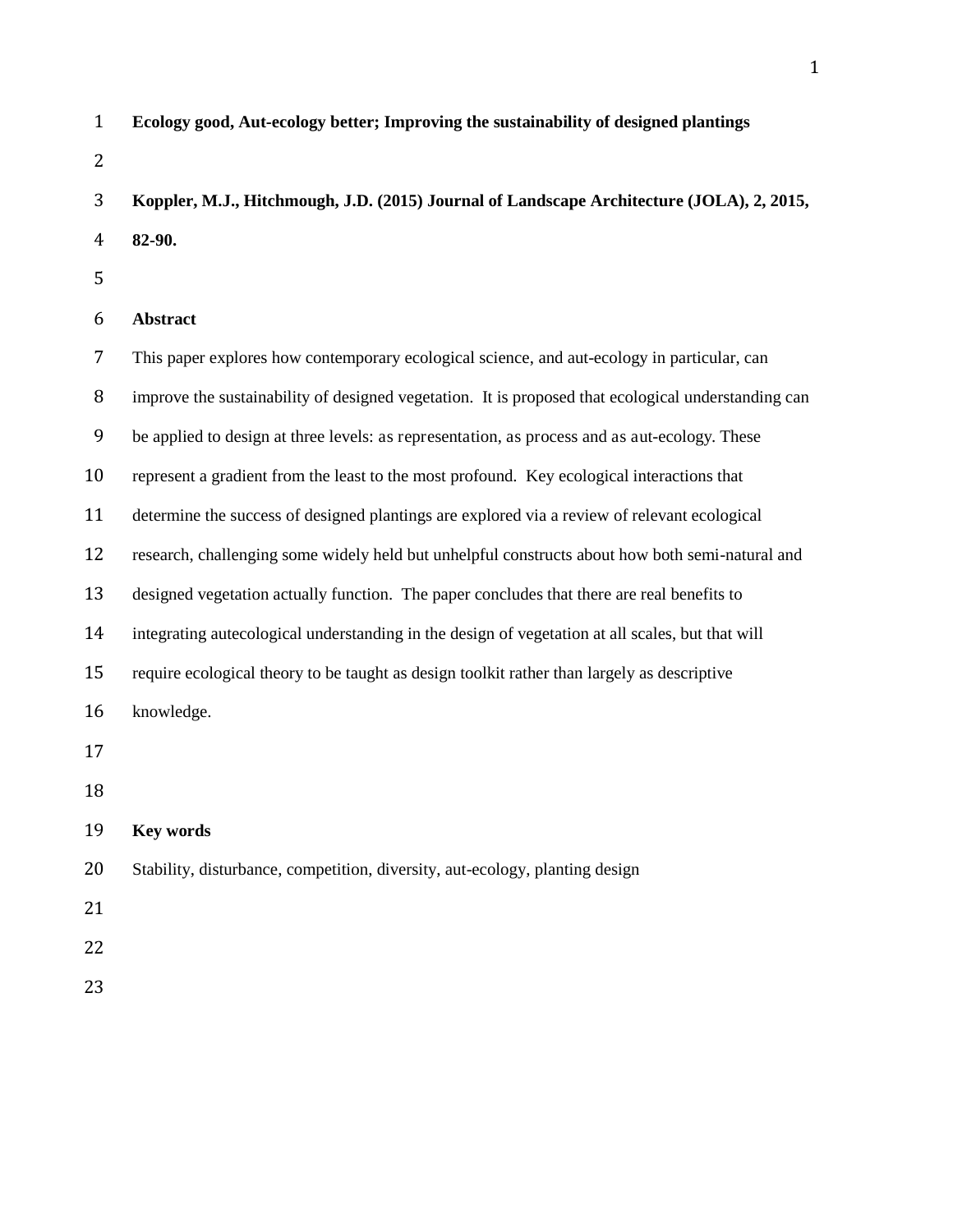## **Introduction**

 Over the past forty years a search for "new" planting styles with relatively low maintenance costs has taken place. More recently, a similar process has taken place in search of higher ecological sustainability. In the rich nations of the west the goal has been to reduce financial and carbon expenditure, whilst still meeting public aspirations for colour, drama and seasonal change (Hitchmough 2004: 135-136). A recurrent theme in this approach has been to find ways to reduce more craft based, horticultural maintenance, traditionally used to maintain plantings in a relatively fixed, unchanging state. One of the approaches to achieve this has been through the design of ecologically-based plant communities. These new communities, be they native or non-native to the planting site, have often been inspired by the apparent stability of semi-natural vegetation such as meadows, prairies, heathlands and woodlands at low levels of maintenance (Robinson 1874; Hansen and Stahl 1993).

 Since its emergence as an academic discipline in the late nineteenth century, ecology has had a significant influence on planting design. In Germany, Humboldts' observations on biogeography (von Humboldt and Bonpland 1807) are still represented in some botanic gardens. Ecological underpinning of planting design is most developed in Northern and Central Europe, where plant phyto-sociology descriptions of spatial arrangement and successional change over time strongly informed, for example, the Hansen School of perennial planting in Germany (Hansen and Stahl 1993). Much of late nineteenth and twentieth century ecology followed a holist tradition of looking at semi-natural vegetation in the wild, describing and drawing inference about the ecological processes believed to be in operation. In landscape architecture as a whole, the use of ecology to inform landscape and planting design can be seen to operate at three distinctive levels: ecological ideas as representation, ecological ideas as process and ecological ideas as aut- ecology. These approaches represent a gradient from the application of ecology from the most superficial to the most profound, but are not mutually exclusive; in some cases all three might be involved in a design project.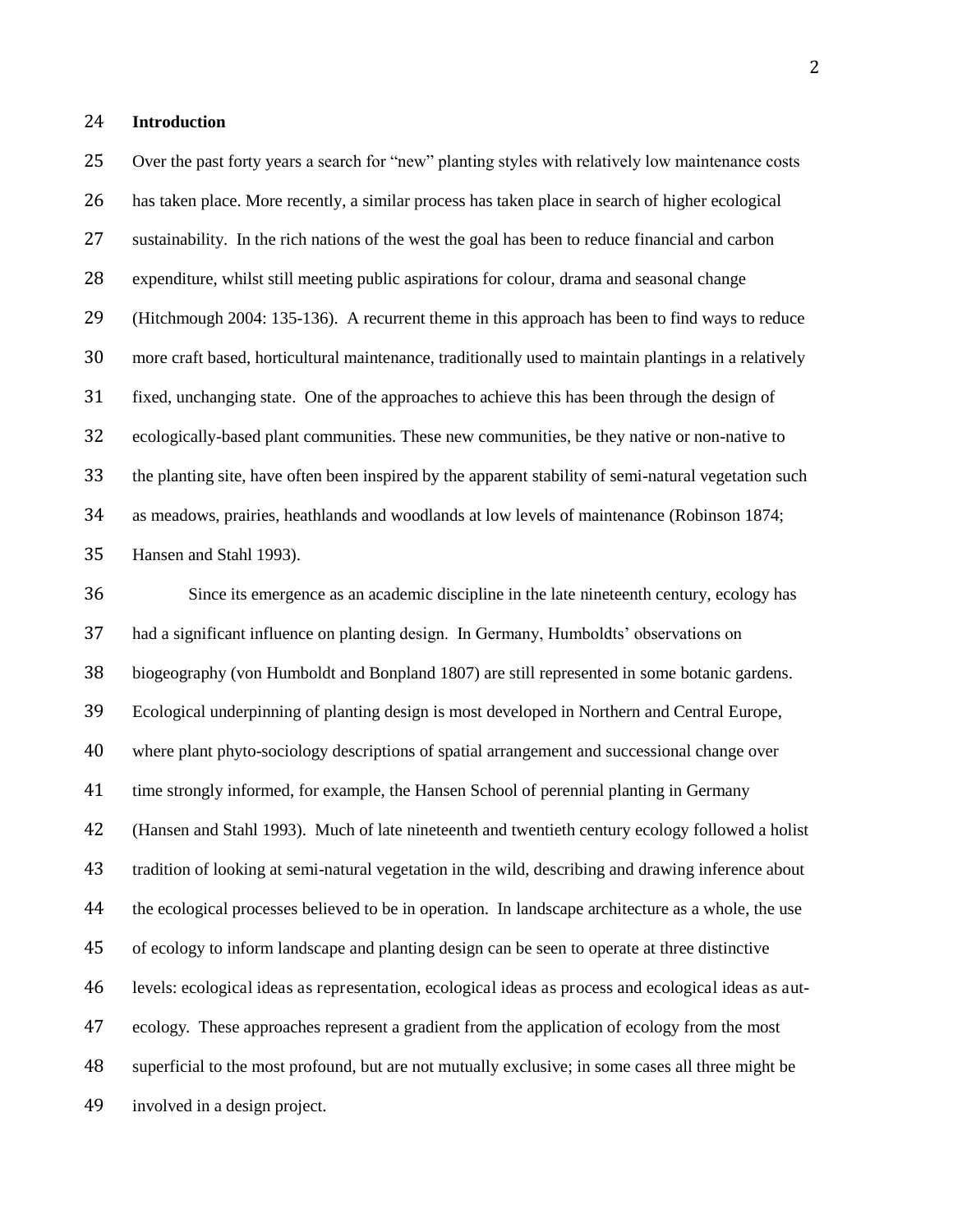| 51 | Representation might involve the creation of facsimile plant communities without a detailed         |
|----|-----------------------------------------------------------------------------------------------------|
| 52 | understanding of the species themselves and how these relate to the site in question; capturing the |
| 53 | look, but not necessarily the desired functional properties. An example of this might be the sowing |
| 54 | of generic native wildflower seed mixes specified by a planning authority on an infrastructure      |
| 55 | projects (compare Walker et al. 2004; Kühn 2011: 256). The list acts as a surrogate for the design  |
| 56 | process, the designer having little if any engagement with the individual species, nor whether they |
| 57 | will be fit for the specific site conditions. Further examples might include designing a shrubby    |
| 58 | community without understanding the regeneration strategies of the individual species, or creating  |
| 59 | Prairie or Steppe meadows by standardized planting mixtures (see Kühn 2011: 244-245) that do        |
| 60 | not adequately consider ecological processes.                                                       |
| 61 |                                                                                                     |
| 62 | Figure 1. Standardised planting concepts: a prairie mixture as roadside vegetation                  |
| 63 |                                                                                                     |
| 64 | Ecology as process deals with understanding of systems and the associated ecological processes      |
| 65 | and has grown out of environmental-landscape planning (McHarg 1969), for example, urban             |
| 66 | watershed design in relation to pollution (Alberti et al. 2007) or habitat connectivity (Donald     |
| 67 | 2005). These approaches typically focus on the larger scale, and have strongly informed thought     |
| 68 | and practice within landscape architecture at a broad philosophical level. "Working with the        |
| 69 | existing", or adopting a relatively passive, less interventionist approach of just letting things   |
| 70 | happen to 'live lightly on the earth' (Dee 2012: 10) fit into this category, as do design           |
| 71 | interventions to allow access etc., into semi-natural vegetation where protection is paramount.     |
| 72 | When applied to planting design, process-based ecology is often expressed as habitat restoration,   |
| 73 | returning landscapes back to the "original", repairing "damage" and regaining ecological function,  |
| 74 | see Figure 2.                                                                                       |
| 75 | Figure 2. Ecologically oriented design: spontaneous vegetation in contemporary public park          |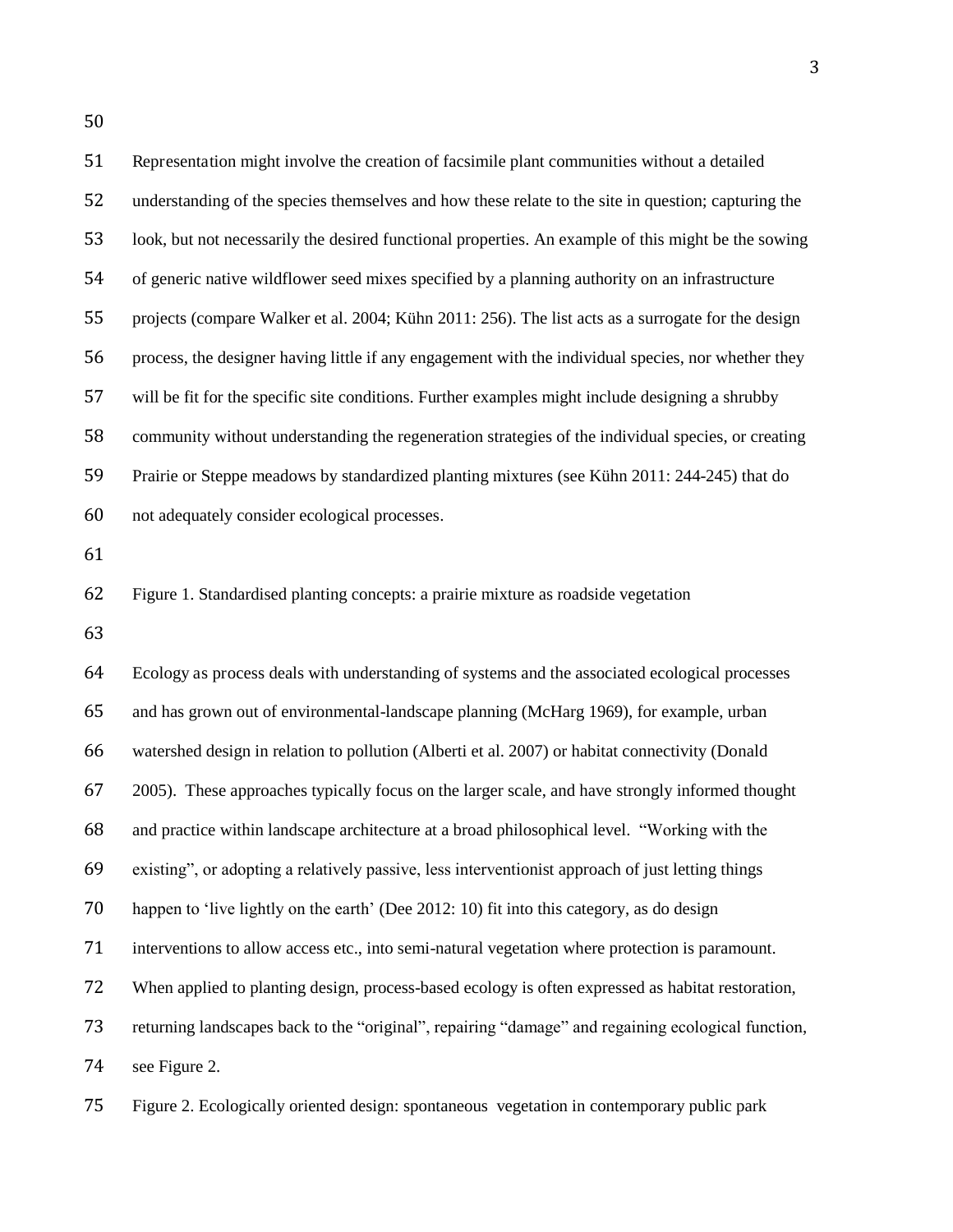design.

# **Aut-ecology**

80 Aut-ecology seeks to understand how an individual of a species interacts with other species, and 81 the biotic and abiotic environment. Aut-ecology grows in prominence in the 1970's (Grime 1979; Ellenberg 1988), associated with reductionist experimentation, seeking cause and effect in plant communities (see for example Grime 2001). Aut-ecology argues that to understand the community, be it spontaneous or designed, you must first understand the component parts. These are the individual plant species, cogs with knowable properties, that when combined with other cogs of different species create a "machine" with broadly knowable properties and behaviours; the 87 plant community. The properties of individual species are known as "traits" and represent behaviours acquired over long evolutionary histories. Species and sub-populations are what evolution in their habitats made them. This approach to ecological research has some parallels with how horticulturists understand plants through practice, and designers think about plants as "building blocks". There are also major differences. Horticultural approaches seek to identify the optimal conditions for that plant, which are then met by changing site conditions through cultivation and maintenance. The evolutionary traits of plants are often excluded from this conceptualisation. Aut-ecology offers a profound understanding of plants, derived from either investigation of the habitat, and plant behaviour in it, or experimentation to establish the tolerance of a species to given factors. This research can also be undertaken on designed communities, as has been demonstrated for example by research in the Department of Landscape, University of Sheffield (Hitchmough and de la Fleur 2006: 387-388; or at the Technical University Berlin, see Figure 3a/b (Kühn 2006).

Figure 3a. A field survey at the TU Berlin, Germany, where the biomass development of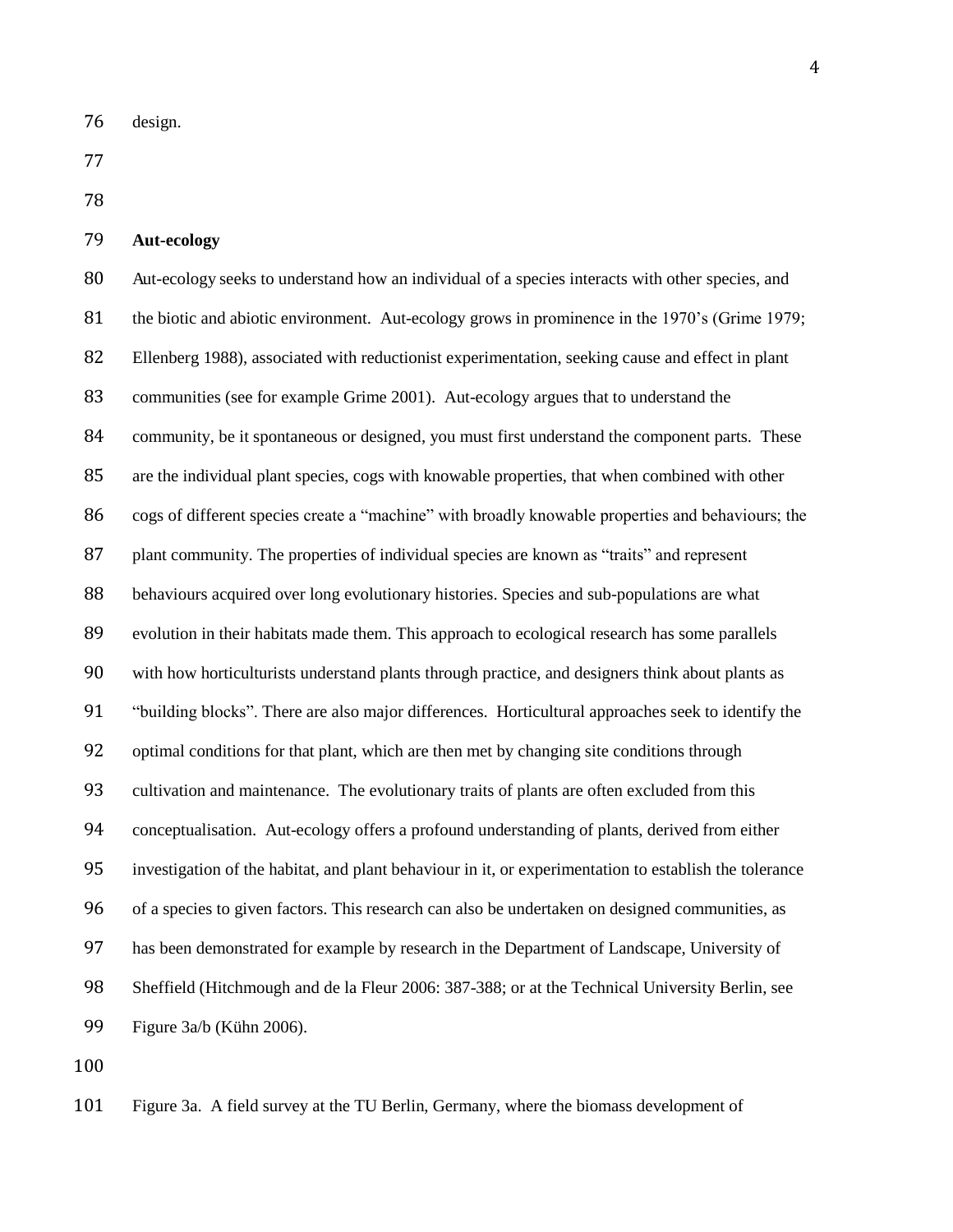Figure 3b. Monarda fistulosa under the influence of the surrounding spontaneous vegetation. 

 The needs of a given species or cultivar in the horticultural literature are largely based on anecdotes of "what seems to work". Nearly all horticultural texts treat Kniphofia (approximately 70 species) as a uniform entity: all need well drained soils (for example; Rice 2006). All Kniphofia will potentially grow satisfactorily in well drained soils, but in actual fact, many Kniphofia are wetland species (for example; K. northiae, K. caulescens), others are highly xeric (K. hirsuta, K. stricta). Some are relatively short lived, others immortal (Codd 1968). Some species form vast colonies (K. caulesens, K. linearifolia) due to their competitive traits while others are always solitary (K. triangularis) and intolerant of competition. By emphasizing specific tolerances and behaviours, rather than generic horticultural anecdotes, an aut-ecological perspective shows which species can, and cannot be "stretched" to deal with specific stresses that are inherent in designed landscapes (for example a wet site), and how to predict much more accurately how species will perform and persist in the longer term. Figure 4. It is apparent from the image of Kniphofia caulescens (colony forming monoculture) and K. northiae (individual giant) in a bog at 2800m in the Eastern Cape South Africa, that horticultural conceptualisations of the needs of plants fall well short of the understandings required for sustainable design. Aut-ecology is extremely powerful, but unlike ecology as representation and process, is much less evident in landscape architectural discourse and practice, most probably because it requires the

acquisition of more highly developed underpinning knowledge. The potential to converge design,

ecological and horticultural thinking in an aut-ecology approach facilitates finding better answers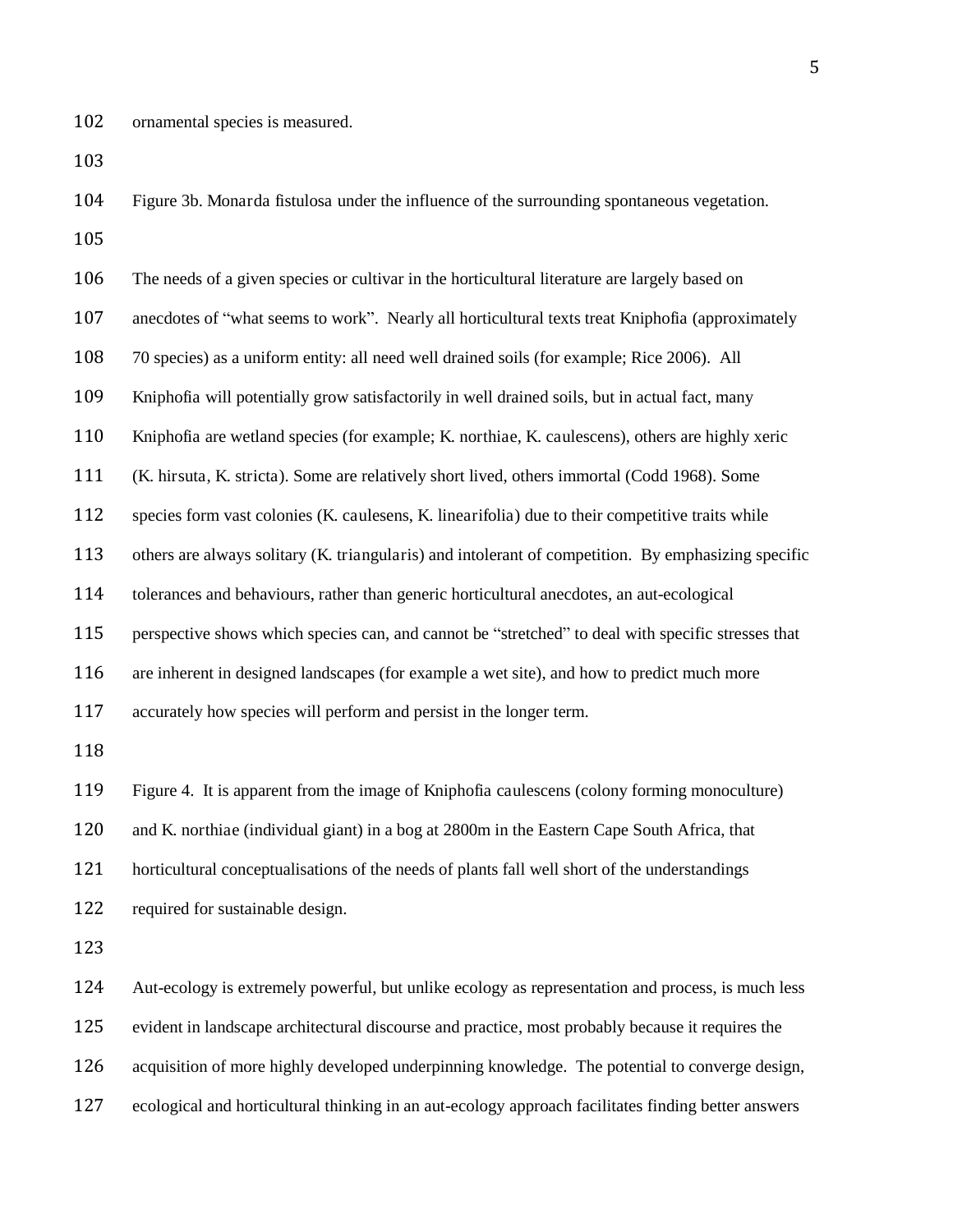to planting design questions. A key idea in ecology as representation or process is that ecology is largely (or entirely) a property of assemblages of native plants and animals, with humans a spoiling or corrupting influence (Eisenhardt et al 1995: 223). This limits the application of ecological ideas when dealing with very artificial environments such as an urban car park. This is not a problem with aut-ecological thinking, which is applicable to all situations, no matter how natural or unnatural. An impermeably surfaced car park has no obvious natural analogue, and therefore no obvious link to representation or process. Trees that have evolved to grow on flood plains, where low soil oxygen is a recurrent experience (Kabrick et al. 2012), will however be far more tolerant of such sites than will trees selected at random on appearance, or locally native species associated with well drained soils.

#### **Planting design and its passion for stability**

philosophy of Steiner (Moore 1992).

 Planting designers have a vested interest in plantings persisting to continue to deliver the benefits species were originally selected for, stability promises lower maintenance levels. In addition to its use in an ecological context, stability has a long history as political, economic and social metaphor (Rousseau 1762). Human beings value the idea of the world not oscillating too dramatically between different states. Stability is however a temporal illusion in the human realm, and even more so in the ecological realm. Fairbrother (1974) explicitly recognizes the ephemeral nature even of planting that in practice we implicitly imagine to be almost permanent. Our short life span, a high capacity to forget what we have experienced and constantly create new narratives about our relationship with the ecological world, appears to compel us to believe that the latter is intrinsically stable (Ladle and Gillson 2009: 234-239). We often describe this as "the balance of nature", an idea that begins to appear widely in human discourse from the late nineteenth century, in response to the observed and imagined perils of industrialization (Naylor 1980) and new views of the world arising from the anthroposophic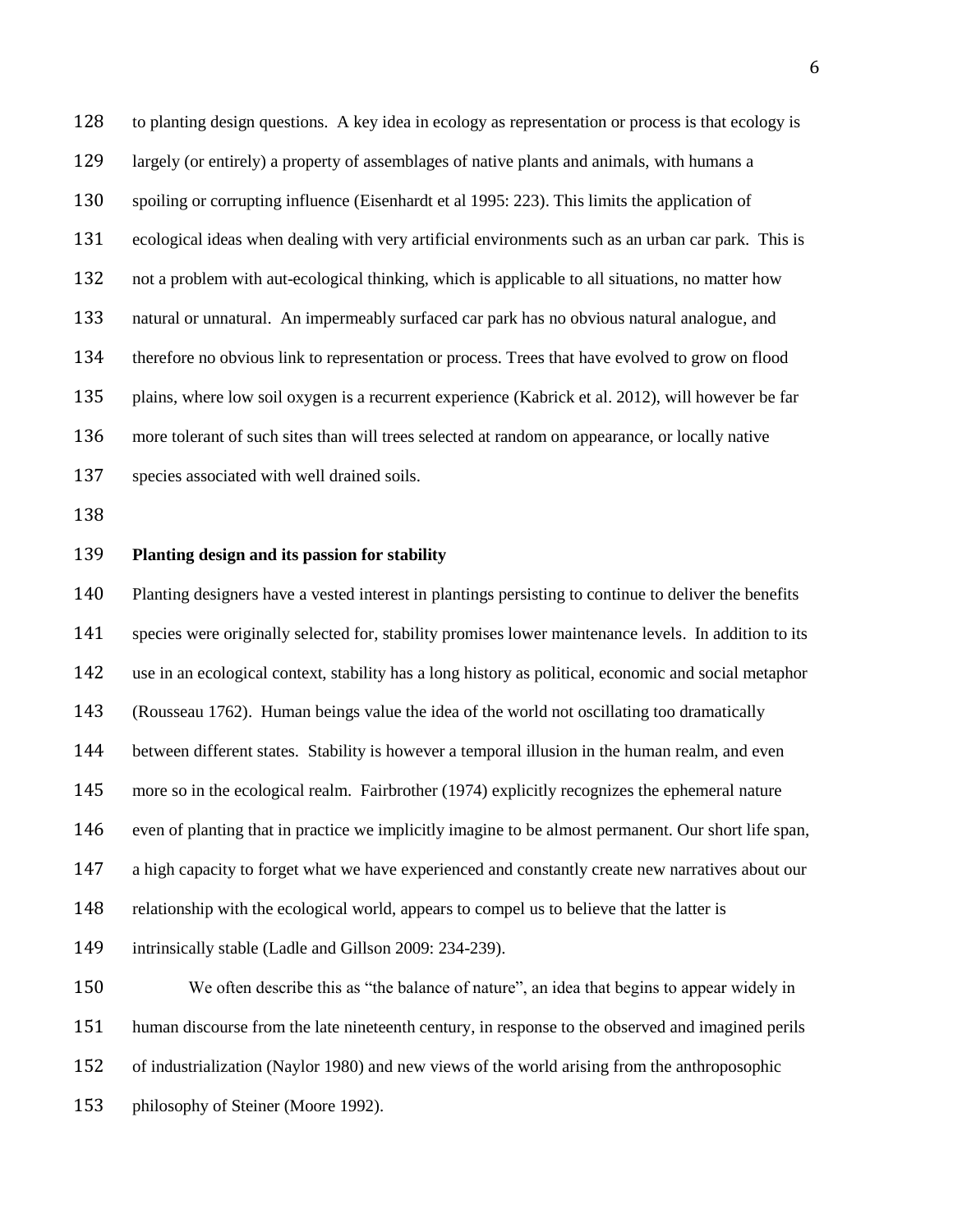This leads to the construct that nature is stable until human beings interfere with it. Although this view of human interaction with the natural world appears to be very widely held (Worster 1985: 341; Budiansky 1995: 23; Thompson 2000: 144), it is no longer held by most ecological scientists (Wu and Loucks 1995: 459, 460). Vegetation that looks unchanging (and hence stable) to the casual observer will show dramatic change to the knowledgeable long-term observer (Dunnett and Willis 2000: 47-50). "Natural vegetation", like designed vegetation, is always changing. .This is not to say that semi-natural "wild" vegetation changes as rapidly as vegetation in a garden might, 162 once management ceases. In the latter, fertilisation and watering drives change at rates that are impossible in the less productive conditions of most semi-natural habitats. Most of our understanding of these ecological phenomena are derived from semi-natural

 vegetation; what sort of change can be expected to occur in designed plantings and why? Firstly, change may occur at the level of individual species and the aggregated number of species present (the community). Change may be driven by planted, or incoming weedy species that produce large biomasses causing the loss of other planted species. The latter often arise from vegetative fragments of previous site occupants not completely extirpated by site preparation protocols, from seedlings recruited from the soil seed bank, or from seed transported by vectors such as wind, water, and animals.

 In practice, change in designed vegetation may be minor, the planted community acquiring new species as described, whilst at the same time retaining many of the planted species. Alternatively, new colonists may lead to the elimination of the planted species. This is common in landscape plantings where either weeding or mulching is insufficient in the first few years. The planted species are not passive bystanders in the process of acquisition/loss. Depending upon their degree of fitness and growth traits, they may either eliminate planted neighbours, co-exist with them, be outcompeted by incomers or actively exclude the latter. In some cases, a notionally stable outcome might entail a gross reduction in diversity of the initially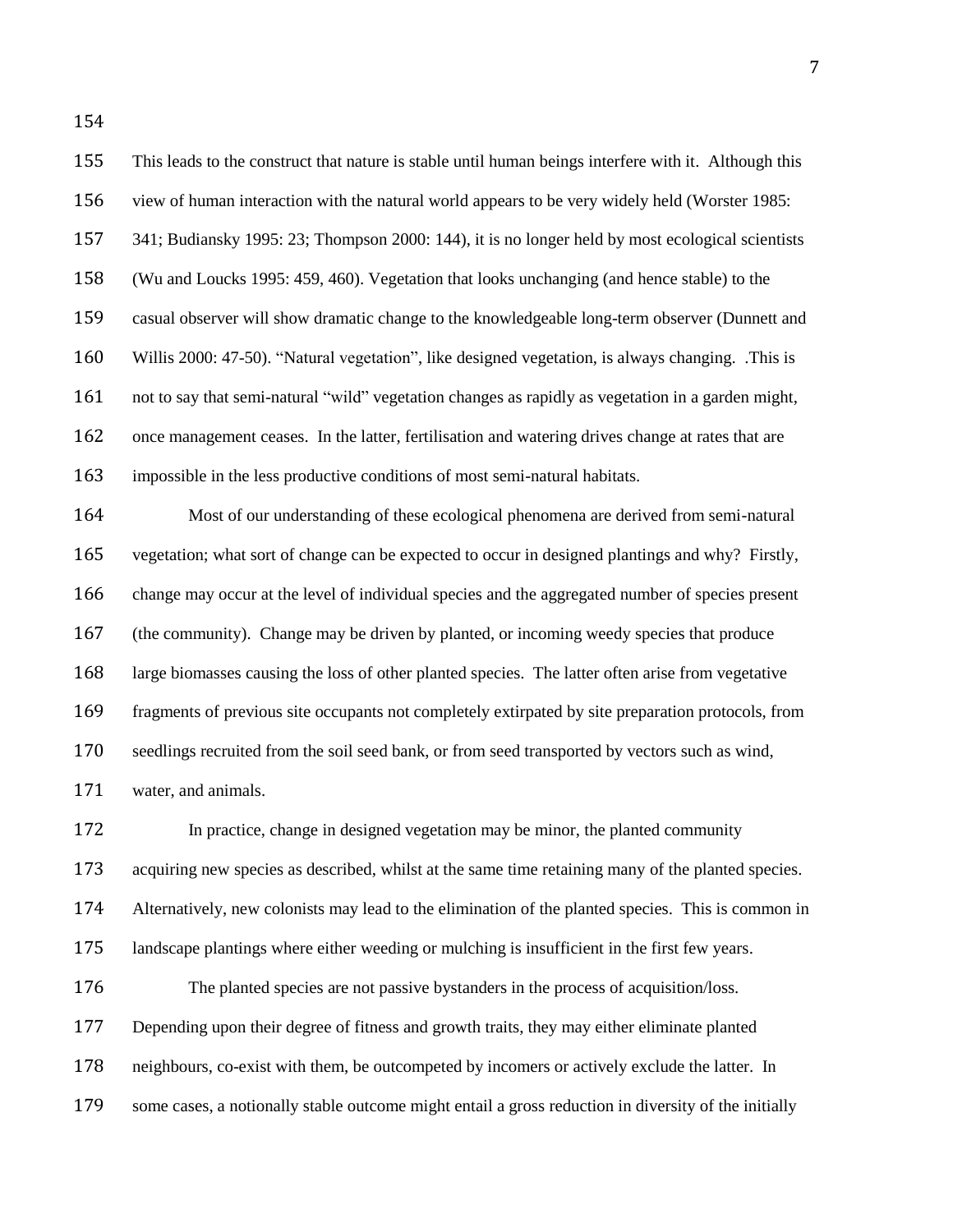| 180 | planted species as a few (sometimes one) of the most robust or competitive planted species          |
|-----|-----------------------------------------------------------------------------------------------------|
| 181 | eliminate both their planted neighbours and check invasion from outside (Hitchmough and             |
| 182 | Wagner 2013: 130). Avoiding species with the traits that lead to this situation (rapid growth rate; |
| 183 | tall, leafy stems spreading rhizomes (in herbaceous plants)) plus highly productive soils,          |
| 184 | substantially reduces post-planting instability.                                                    |
| 185 |                                                                                                     |
| 186 | <b>Key-processes of stability</b>                                                                   |
| 187 | Assuming for a moment that designed and semi-natural plant communities can reach an                 |
| 188 | equilibrium point, which are the species or community properties that facilitate or undermine this  |
| 189 | stability?                                                                                          |
| 190 | Many scientific studies have tried to answer this question but have often been frustrated as        |
| 191 | to what precisely stability means (Odenbaugh 2001: 494-498), and how to meaningfully measure        |
| 192 | it (Christianou and Kokkoris 2008: 162). Species diversity i.e. the number of species per unit area |
| 193 | has dominated research into stability over the past decade. because it is currently a politically   |
| 194 | important currency and relatively easy to measure (Ives and Carpenter 2007: 58).                    |
| 195 | MacArthur (1955) and Elton (1958) proposed that diverse systems should better resist                |
| 196 | change, return to their original state following disturbance (Tilman and Downing 1994: 364) and     |
| 197 | be more resistant to invasion (Levine and D'Antonio 1999: 16).                                      |
| 198 |                                                                                                     |
| 199 | Two key processes that underpin stable plant communities are i) response to disturbance, and ii)    |
| 200 | response to invasion. The specific ecological meaning of disturbance is: an 'externally imposed     |
| 201 | factor that temporarily restricts or perturbs the production of biomass' (Grime 2001: 83).          |
| 202 | Common disturbance factors include grazing, trampling, soil cultivation, cutting, burning, drought  |
| 203 | and so on. Disturbance factors are at work in all natural and semi-natural vegetation, sometimes    |
| 204 | obviously human imposed (as in alpine hay meadows), sometimes imposed by wild herbivores            |
| 205 | and sometimes by the abiotic environment, as in the case of fire or drought. Designed vegetation    |
|     |                                                                                                     |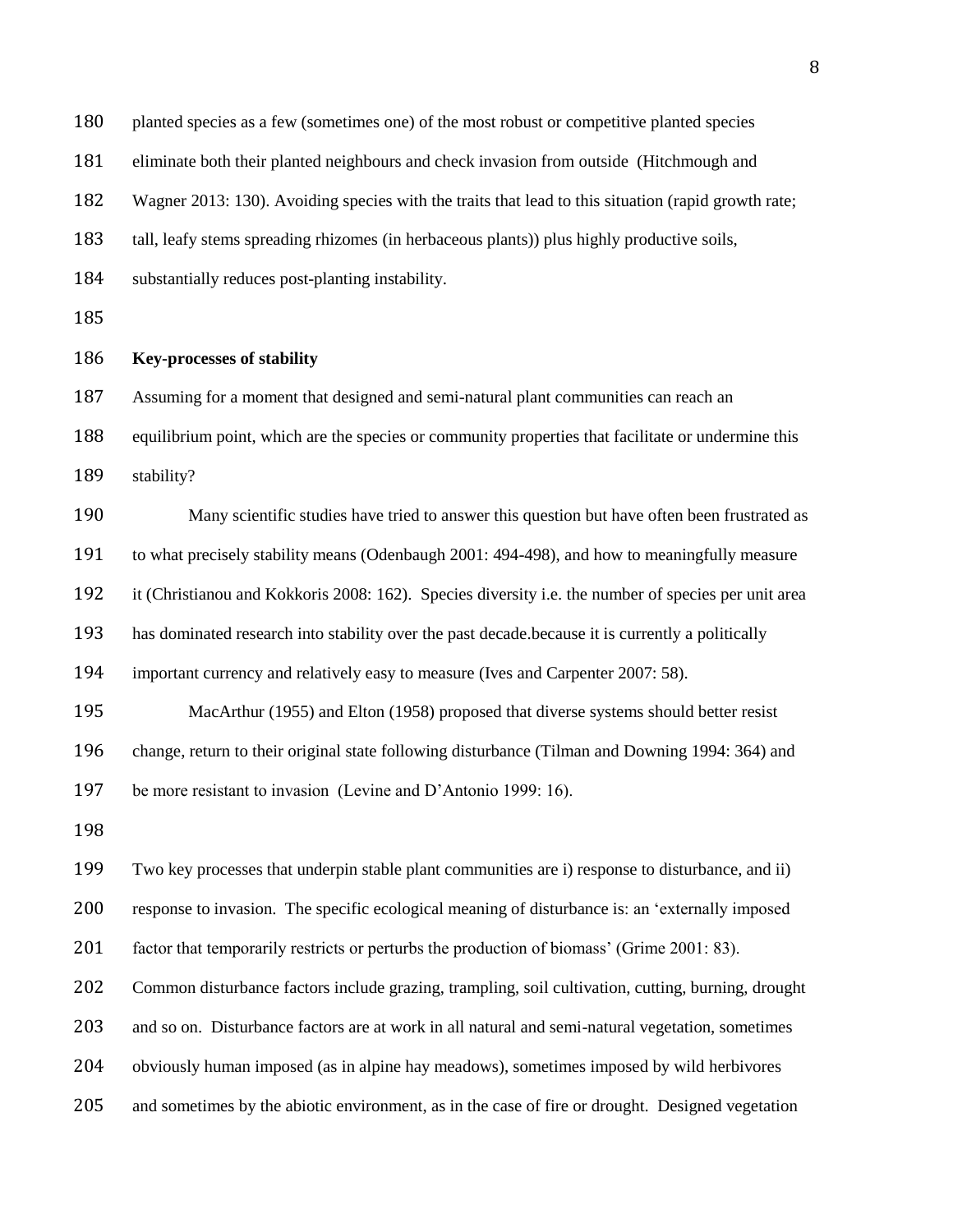206 is subject to both intentional (cutting, surface cultivation, etc.) and unintentional disturbance (vandalism, trafficking, de-icing salts, etc.). Understanding plant and community response to disturbance is therefore a pre-requisite to creating more sustainable designed landscapes. If not understood during the plant selection and design process, it is unlikely that plantings will be manageable in the longer term. How common is it for landscape architects to select shrubby 211 plants for urban plantings on the basis of their capacity to respond satisfactory to management disturbances such as coppicing?

 The literature shows that at best the evidence for plant diversity increasing positive responses to disturbance is either weak (Tilman and Downing 1994; 599; Kahmen et al. 2005: 599; Wang et al. 2010:110), or negative, i.e. that increasing plant diversity reduces recovery post disturbance (Kennedy et al. 2003; Pfisterer et al. 2004).

 This suggests that whatever the perceived aesthetic richness, by itself increasing plant diversity is unreliable as a means of improving designed plantings response to disturbance. Relatively stable plant communities might thus be based on few or many species, depending on specific environmental conditions and the aut-ecological traits of individual species. No matter 221 how many species of non-resprouting dwarf shrubs are present in a designed ground cover planting, return to the previous state post disturbance (for example canopy removal by coppicing) 223 will be poor compared to a monoculture of a resprouting species. Aut-ecology rather than diversity determines the outcome.

The resistance of natural and designed plant communities to invasion is derived from the aut-

ecological traits of the resident species (Baez and Collins 2008: 4-5). The major factor driving

invasion is competition for light, space, water and nutrients (Thompson et al. 2005: 357). Under

productive site conditions (abundant light, water, and nutrients) competition is mainly between

leaves and shoots, i.e. for light.

Under unproductive conditions, for example in poor, dry soil, competition is largely for water and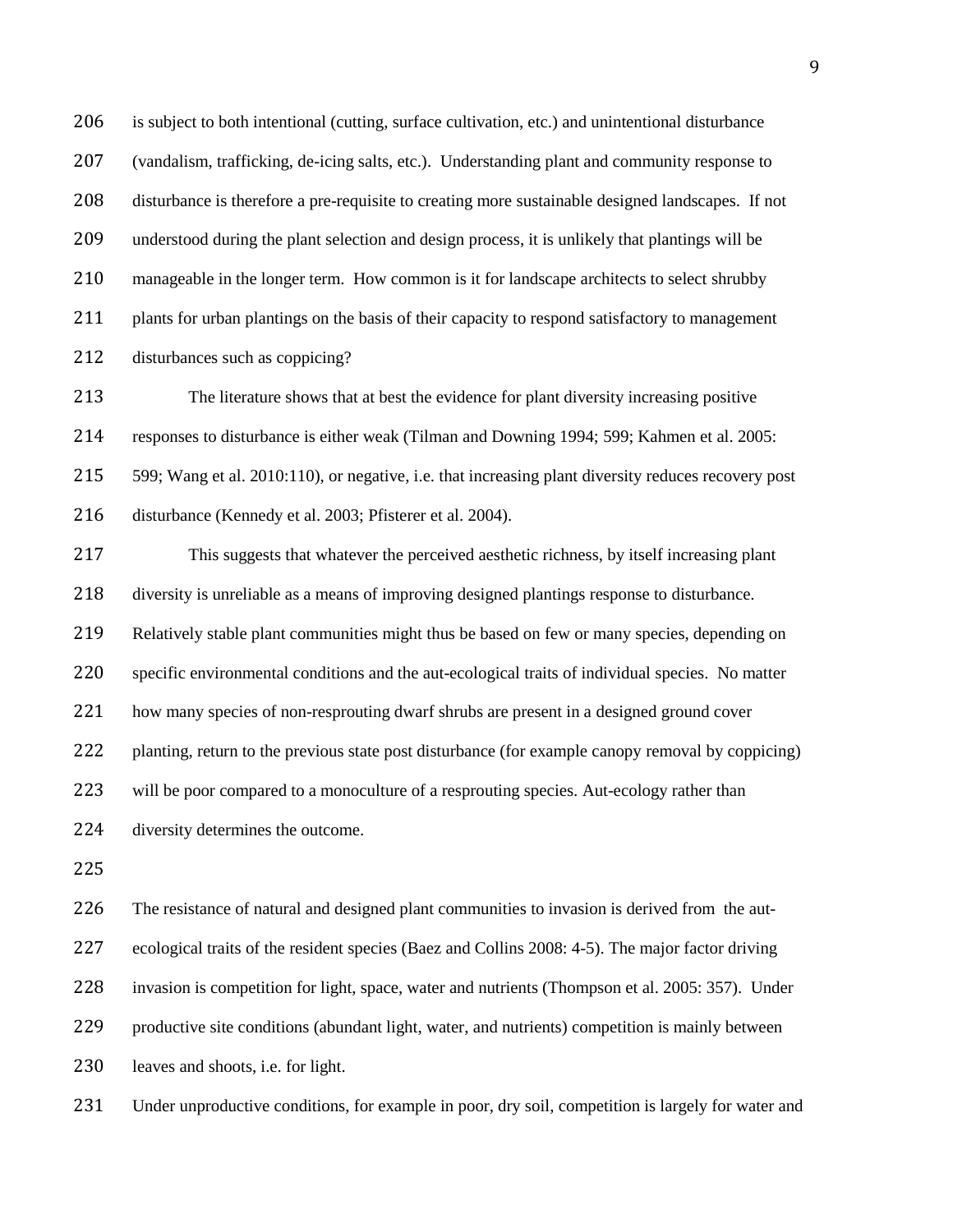232 nutrients (Weiner et al. 2001) as it is not possible to produce enough leafage to shade other plants. These competitive processes are ongoing in designed plantings just as in naturally occurring vegetation. Un-exploited light, nutrients and water is an "open gate" to establishment within the community (Weiner et al 2001: 788-789). Community "invasibility" depends on the traits of the resident species to monopolize all the available resources to "close the gate". Resistance to invasion is not reliably correlated to plant diversity (Crawley et al. 1999: 145). Highly resistant communities can contain few or many species (Kennedy et al. 2003: 138-139), depending on the characteristics of these species and the site conditions, with invasion taking 240 place when the community is most open (Grigulis et al. 2001: 288), typically in winter-spring. **Transferring these ideas to planting design; aut-ecology as the toolkit**  In naturally occurring communities the individual species have been co-evolving with one another for centuries, or much longer to arrive at compatible aut-ecological strategies for that particular environment. Species with incompatible traits will have been eliminated long ago. In contrast to this, most designed plant communities are based on species whose aut- ecological traits are either unknown to the designers, and hence simply on the basis of chance alone. There is likely to be a large degree of incompatibility (fast growing species mixed with slow, shade tolerant with intolerant, competitive with uncompetitive) between species, and hence stability is likely to be lower. The more experienced the designer, and paradoxically the more restricted their plant palette, fewer species are likely to be outcompeted and the greater the stability is to be. All designers can use aut-ecological thinking to increase stability of mixed plantings by selecting species with similar key traits (growth rate, for example). In essence every planting design is at some point an unintentional experiment into the affect of traits of the individual species interacting with one another and the environment, leading to winners and losers.

This raises an interesting question; if we only use native species would stability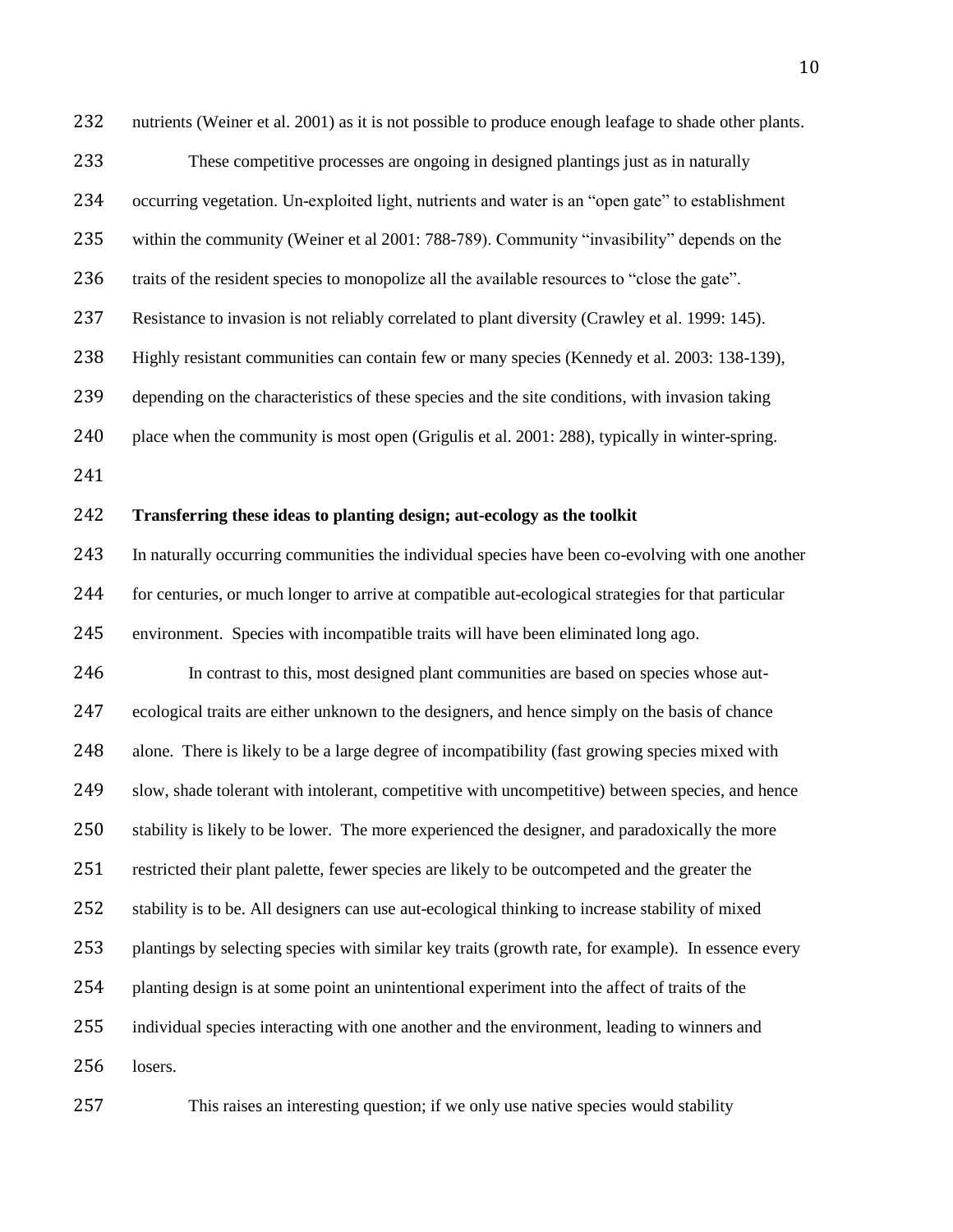automatically be better captured irrespective of the degree of understanding of the plant material? The difficulty in this is that by definition newly created communities (no matter where the species come from) cannot initially be at equilibrium with the environment, and since on a given site only 261 some of the species will find themselves well-fitted, there is still likely to be as much instability as with species of eclectic origin. The establishment period is often a barrier preventing species and communities that are capable of achieving some degree of stability from being able to do so.

# **Barriers to incorporating Aut-ecological approaches**

 All landscape architecture students receive tuition in plant ecology, but this does not mean that they are able to use ecological understanding with confidence in practice, as part of their core design toolkit. In many cases this is because how ecological understanding feeds into creative design practice has not been adequately resolved at the curriculum level. Ecology is largely 270 taught as description of either communities or processes, with only a limited understanding considered of the traits of individual species under different design scenarios. One of the characteristics of ecology at the representational and process level is that it is based on broad, almost philosophical, theoretical positions..

 To reference aut-ecology, requires access to information on the traits of individual species, such as are presented in 'Comparative Plant Ecology' (Grime et al. 1988) for common Western European species. The concept was originally developed for native species, but has increasingly been applied to cultivated species (Sayuti and Hitchmough 2013) used in landscape architecture. Currently however there is no convenient equivalent to 'Comparative Plant Ecology' for less common native and non-native species. It is possible to assemble proxy information of 280 this nature from either observation of plants in their habitat or by reading the ecological and 281 botanical literature. There is a pressing need for a new horticultural/ecological literature on plants that brings this information together. Typically this commences by screening individual species for aut-ecological characteristics such as tolerance of shade, moisture stress (Bartlett et al., 2012),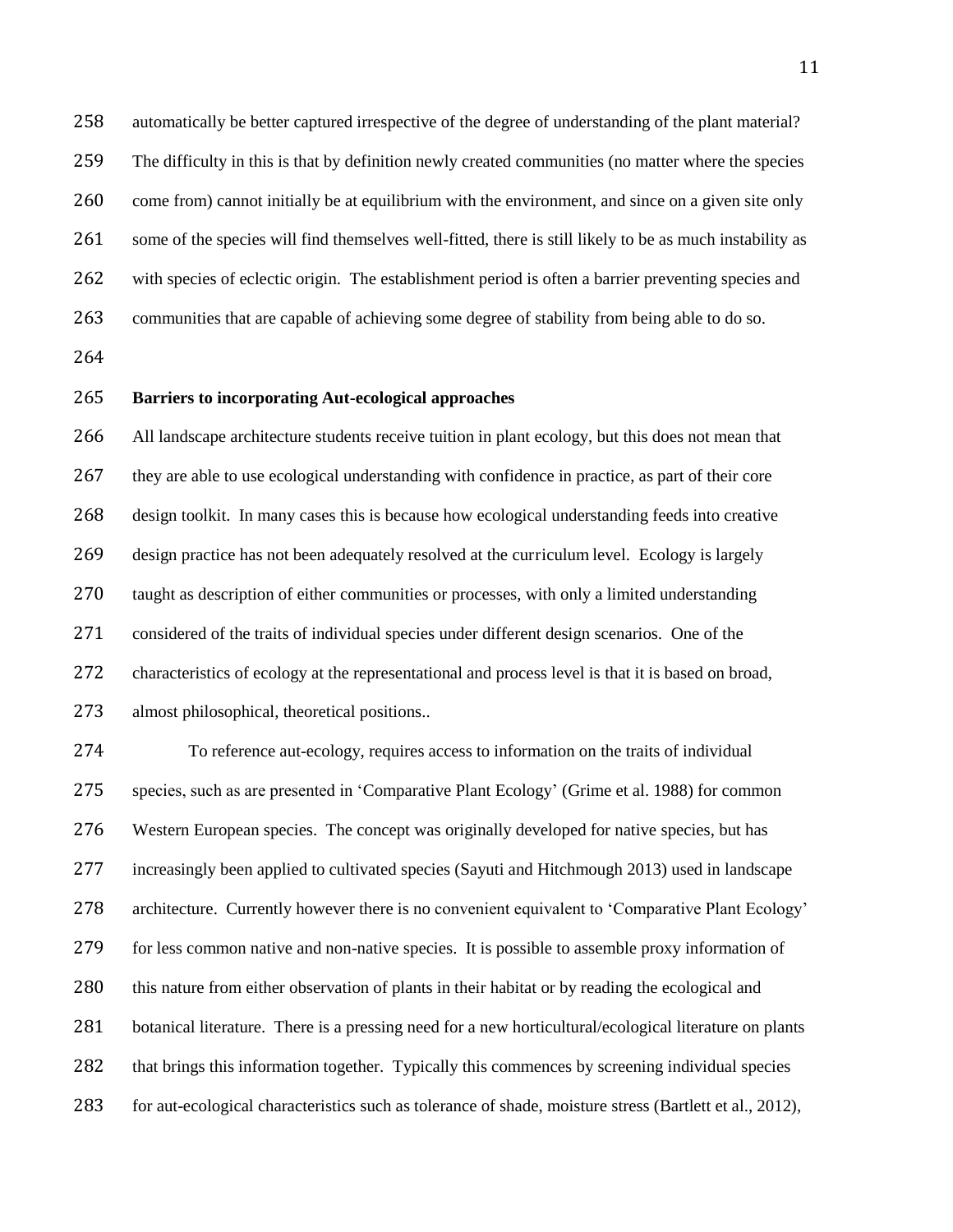| 284 | temperature extremes, palatability, and growth rate. This is then applied to long term testing in       |
|-----|---------------------------------------------------------------------------------------------------------|
| 285 | microcosm (miniaturised real world) experiments to see how the traits of individual species affects     |
| 286 | their capacity to persist over long periods of time. Figure 5 shows a microcosm experiment over a       |
| 287 | 3 year period, designed to identify the critical threshold densities for long term survival of 10 low   |
| 288 | canopy, 10 medium canopy, and 10 tall canopy species. The species in each canopy layer have             |
| 289 | different aut-ecological traits.                                                                        |
| 290 | This research tests both the performance of individual species and the designed                         |
| 291 | community as a whole, vital information to create new plant communities in landscape practice.          |
| 292 |                                                                                                         |
| 293 | Figure 5a,b,c. Change in designed South African Altimontane grassland in Sheffield over a three         |
| 294 | year period, driven by aut-ecological trait differences in relation to varying ratios of low to tall    |
| 295 | species. (a) Year 2011; (b) Year 2012 and (c) Year 2013                                                 |
| 296 |                                                                                                         |
| 297 |                                                                                                         |
| 298 | "Fitness" of plant species in relation to the planting site is a major determinant of success in        |
| 299 | planting, and is often based on the similarity of the environment of the habitats in which plants       |
| 300 | have evolved in relation to the planting site. Key ecological factors affecting this "fitness" are air  |
| 301 | temperature, precipitation/evapotranspiration, solar radiation levels, and soil fertility-productivity. |
| 302 | With herbaceous planting, slug and snail density is also of critical importance (Hitchmough and         |
| 303 | Wagner 2011: 281). The interactions generated from within the designed community,                       |
| 304 | substantially the product of the traits of the species, include: how tall, how shade tolerant, how      |
| 305 | palatable, how fast growing, leaf canopy position in space and the means of reproduction. The           |
| 306 | importance of these factors are more widely appreciated in some landscape architecture cultures         |
| 307 | than others; there is a long tradition of this in German landscape architecture (Hansen and Stahl       |
| 308 | 1993).                                                                                                  |
| 309 |                                                                                                         |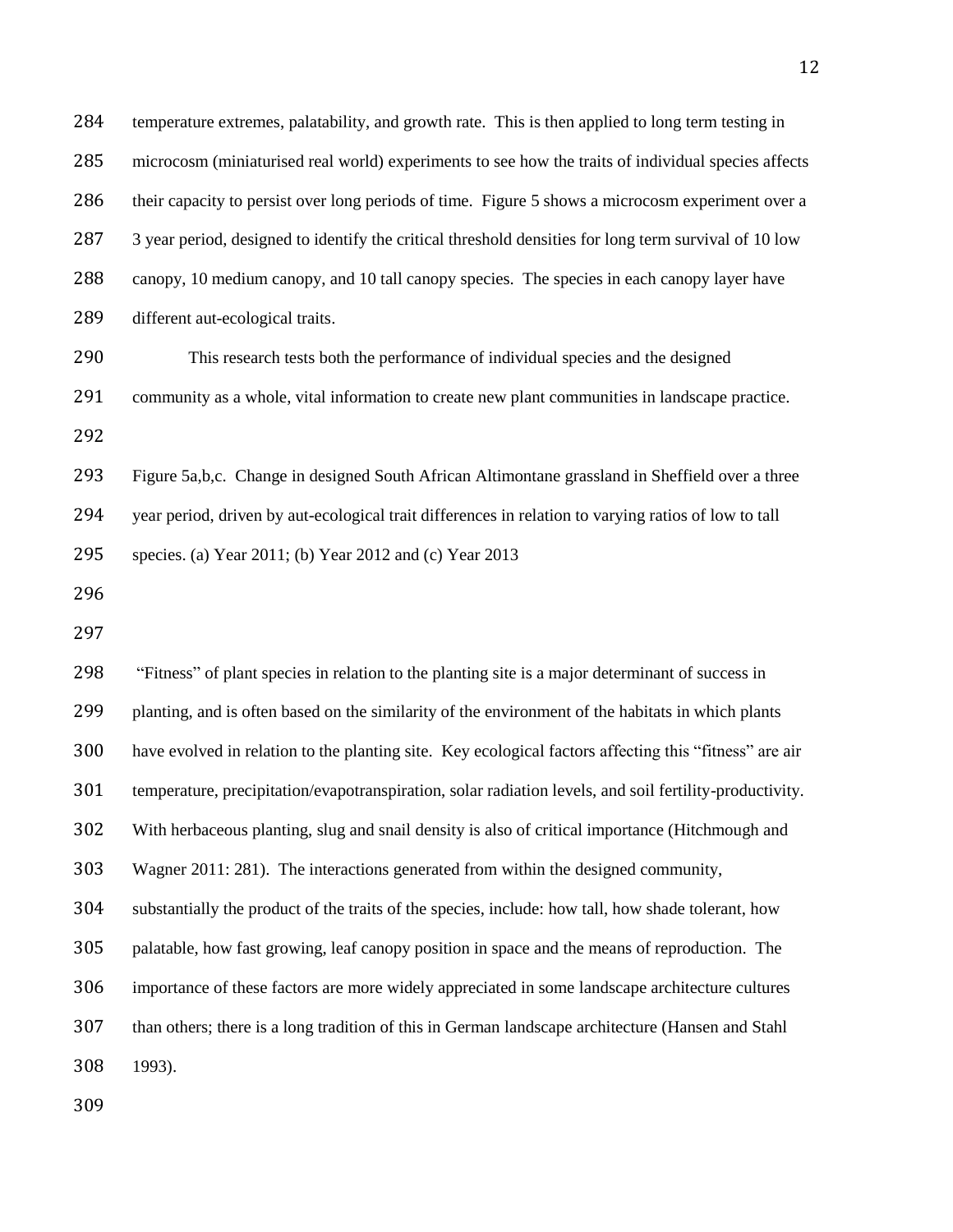## **Advantages of simple mono-specific planting?**

 The search for urban vegetation that is relatively stable and cheaper to maintain has led to strongly contrasting planting styles. Historically, modernism and economic rationalisation independently led to monocultures of low evergreen shrubs such as Lonicera pileata, that after an intensive establishment period could be maintained at extremely low resource levels. Although there is no published trait data on this species it is clear that it tolerates sun to moderately dense shade; high levels of moisture stress but not anaerobic soil; is able to initiate roots in moderately compacted soil; is tolerant of pH extremes; long lived, highly unpalatable, suffers some loss of leaf density with aging (leading to gradual invasion by tree seedlings) but retains viable vegetative buds in the old tissues (see Warda 2002: 365). It is a re-sprouting species that can be regenerated by severe coppicing. Once its leaf canopy has fused, light, water and nutrients are very effectively utilised, keeping the "invasion gate" closed, and stability is high. After 20-40 years in the absence of maintenance (i.e. managed disturbance) tree seedlings eventually colonise these plantings. Although their horticultural origin, mono-specific composition and simple mono-layer structure positions this planting genre outside current conceptions of the ecological, it is an impressive ecological application of high dominance potential. These aut-ecological traits allow such shrubs to dominate in the same way that native clone-forming graminoids such as Phragmites communis and Typha latifolia do in wetlands.

 When disturbances such as cyclic "coppicing off" the canopy to ground level and returning it to the site as a chipped mulch are applied to monocultural shrub plantings, this dominance appears to be maintainable almost indefinitely for species with the capacity to "resprout" from basal buds (La Dell 2004).

Figure 6. Most temperate shrubs maintain viable buds in the basal bark. With global

warming/urban heat islands more Mediterranean, fire ecosystem species are being used in

plantings. Many of these species do not maintain basal buds and die after fire (or severe pruning).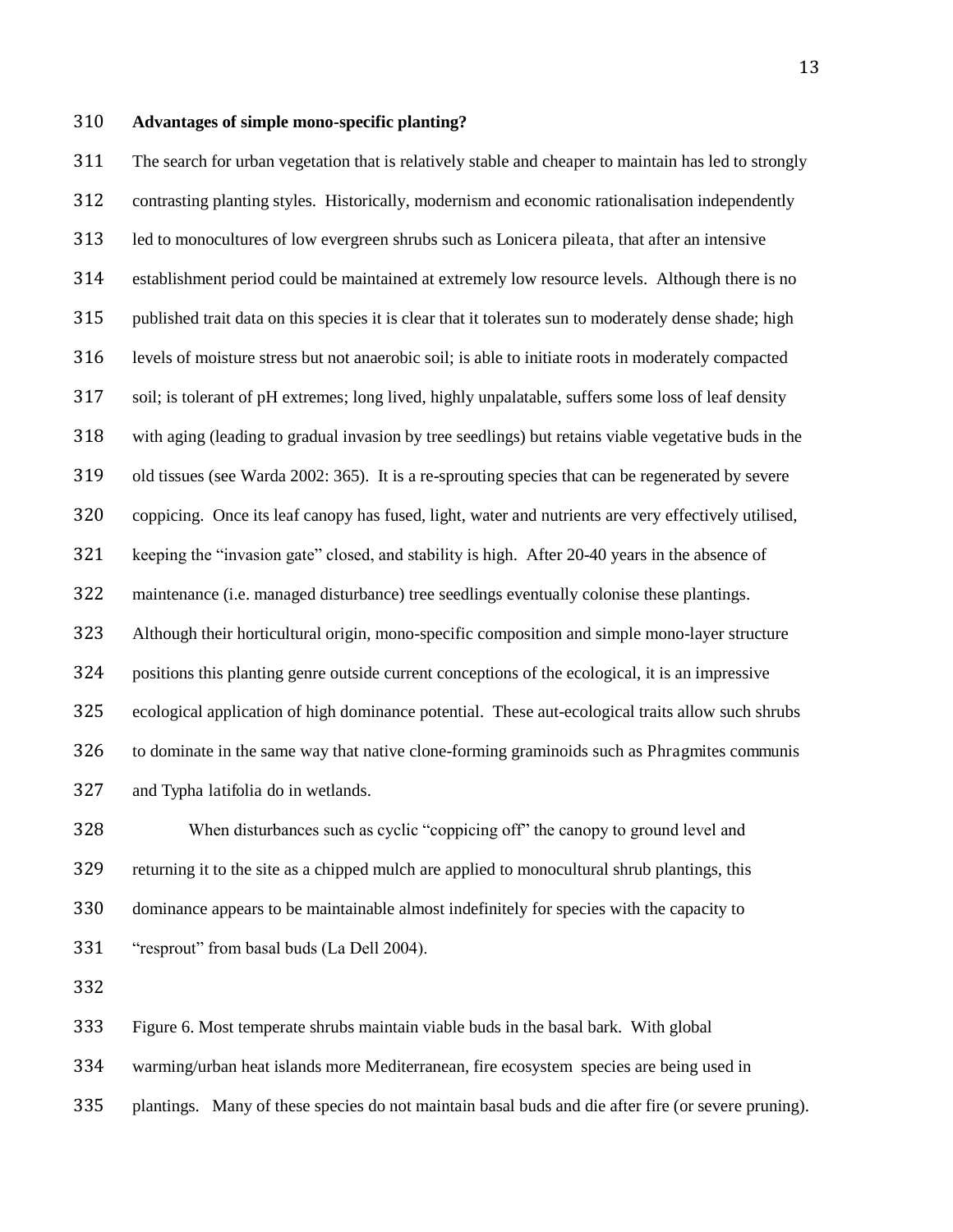Leucadendron spissifolium, a resprouter, is here shown four weeks post an intense fire

# **Advantages of naturalistic planting?** In Northern Europe the current fashion is to design more species-rich plantings which borrow the appearance, and in some cases the structural and spatial organisation of wild occurring vegetation such as North American prairie or Eurasian steppe and meadow (Kühn 2011: 244). Much of this work in practice operates at the level of ecology as representation; and as a result offers few guarantees that the vegetation will be more stable in the long term than horticultural monocultures (Kühn 2011: 273). These caveats aside, one of the advantages of naturalistic design form, when aut- ecological understanding is well represented in the design process, is potentially high self- regulation at the community level. This is due to plants often being organised into multiple canopy layers, and spatially distributed on a repeating basis. By organising plants into two or three overlapping layers, see Figure 7, with the most shade tolerant species at the ground level and the most shade intolerant in the upper, the capacity for near complete utilisation of resources that check plant invasion is increased (Davis et al. 2000). The spatially more complex structures that result support more invertebrate biodiversity (Morris 2000: 140) and also potentially more aesthetically pleasing seasonal change events, that are important for landscape users (Özgüner and Kendle 2006: 152), than single layers are able to provide. Figure 7.Herbaceous planting in different layers. Aegopodium is set as ground layer and is overgrown by taller species of Euphorbia and Epilobium. Conventional single layer landscape plantings nearly always involve mono-specific blocks or patches that are only as stable as the traits of individual species allows. Once a patch declines

only weedy colonists are left.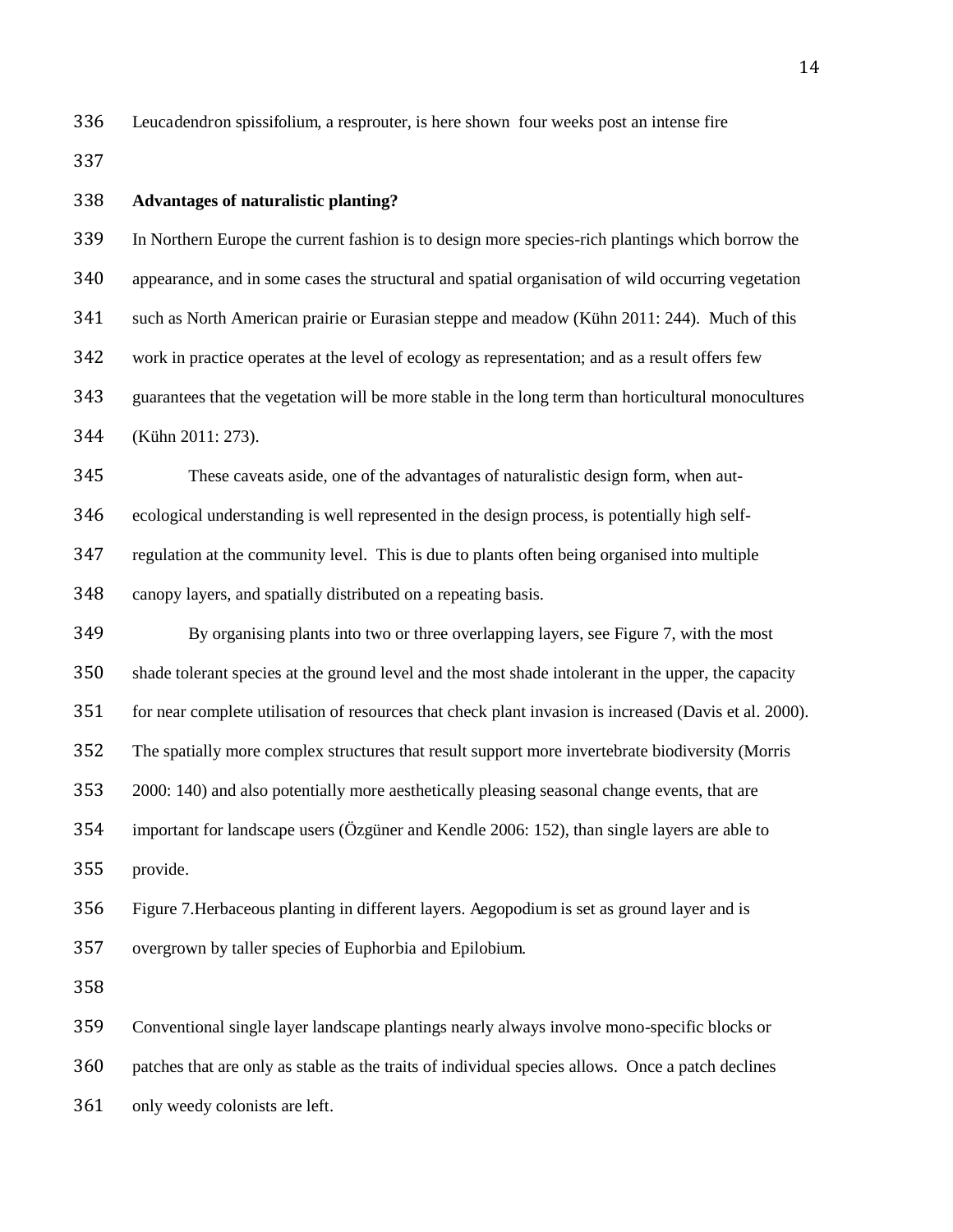Where large patches are replaced by a diversity of individual species or small groups that repeat across a planting, community self-regulation (i.e. gaps resulting from plant failure are likely to be utilised by adjacent planted plants) is facilitated. As an example of this, in planted urban drainage swales, marked gradients of soil wetness occur over quite short distances: a wet central swale channel, wet to drier lower slopes and dry upper slopes. The actual wetness-dryness status of a swale profile is almost impossible to know at the time of designing the planting. By including wet species in at least the lower slope as well as the channel, and dry species in the lower slope as well as the upper slopes, the vegetation is better able to self-organise in response to the environmental conditions as found, even without self-seeding occurring. To do this requires the use of mixes of repeating species (see Figure 8). The consequence of this however is that some planted individuals will inevitably be poorly fitted to their micro-site and will be lost from the community; this must be seen as normal rather than a calamity.

 Figure 8. Naturalistic planting where similar groups of species are repeated distributed over the planting site and are allowed to spread and establish at the suitable micro-sites.

 These processes work best as the density of planting increases, as this increases the likelihood of individuals finding locations or "niches" in which they are well fitted, and minimises the visual impact of the loss of species. This type of ecological planting is essentially an "active skin" that can respond to changing conditions and "fix" itself.

 By embracing fluctuating species numbers and spatial distributions, suitable species are able to spread to close down remaining open spaces. This process works most effectively under low-moderate productivity conditions. On highly productive soils the speed of change is accelerated, and gaps either fill up quickly with growth from planted neighbours or weedy invading colonists. Low productivity approaches challenge traditional landscape architectural

specifications that value high productivity substrates (such as agricultural quality topsoil) over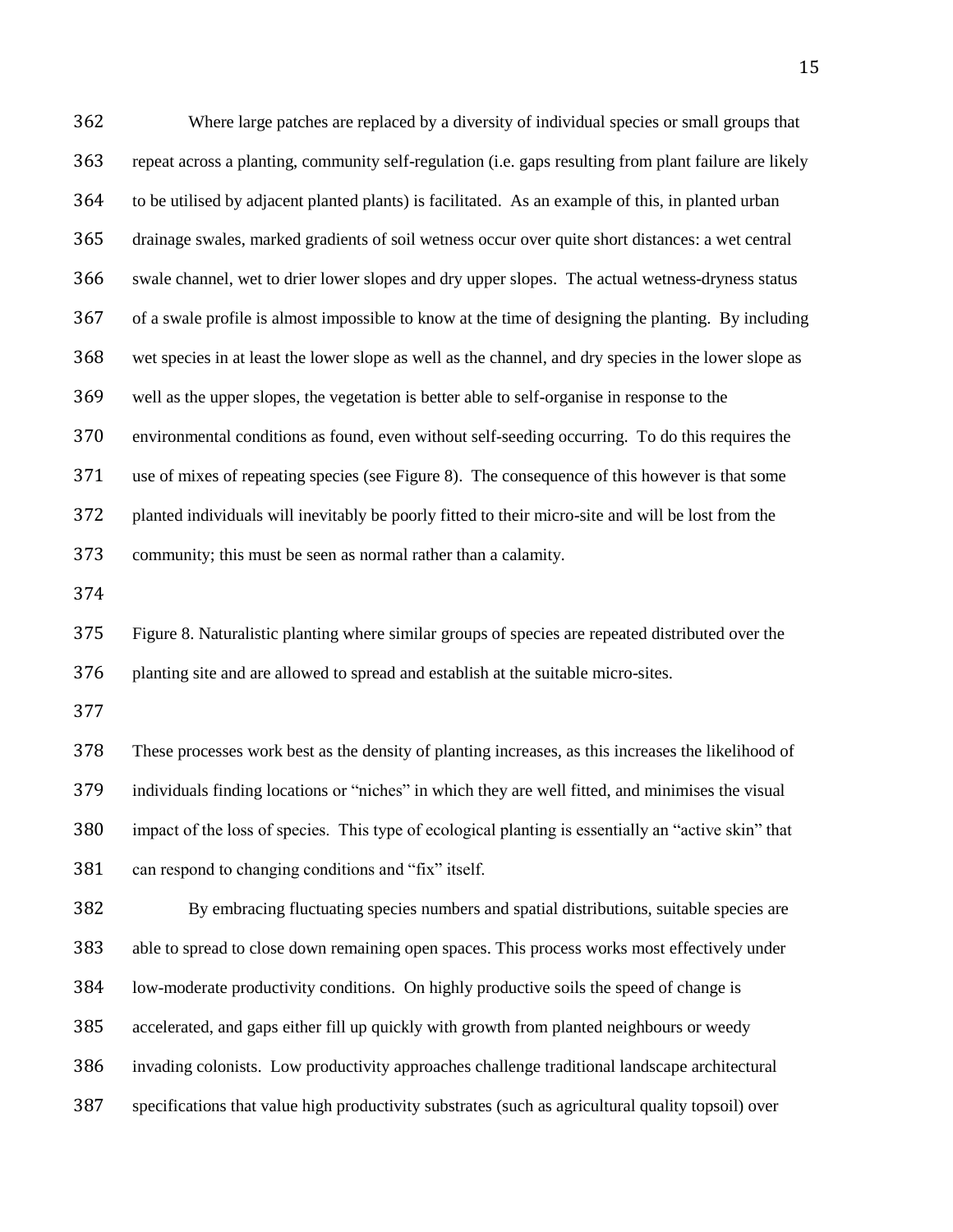low. In most cases the most significant restrictions on achieving these more sustainable types of plant communities can be the difficulties of finding unproductive soil substrates and secondly convincing sceptical clients who see topsoil as a fundamental "good", of the value of doing this. There is however a negative aspect to using low productivity conditions, as this inevitably means the community will be "open" for longer. Adequate resource consumption will rarely be achieved by the planted species over this timescale and hence even if invaders are individually small (due to the low productivity), invasion from outside will take place, leading in spring to plantings in which many of the spaces are occupied by thousands of nutrient stressed weed seedlings, which even if they do not outcompete the planted species, create a sense of failure in the minds of the public. The design of planting must therefore be informed by estimated site productivity; high productivity sites require high productivity vegetation with a closed canopy, low productivity sites allow the use of more open low productivity vegetation types such as xeric steppe (Hitchmough 2004). On a highly productive soil, low open communities such as xeric steppe can never consume sufficient quantities of the spare resources (light, water and nutrients), to be stable and low maintenance. Traditionally we get around this ecological restriction by applying a highly selective ecological disturbance known as weeding. Where this can not be afforded, the only option is to apply less selective disturbance treatments to disadvantage the colonizing species. In meadow-like communities this involves cutting and removal of biomass at the most harmful times for tall invaders, frequently July. In prairie or steppe communities burning over in spring with a flame gun or applying vinegar based herbicides (acetic acid) post removal of the dead canopy, to kill seedlings of species that have invaded over the leafless winter months (Hitchmough and de la Fleur 2006: 387-388). This can however only work when species are selected on the basis of their aut-ecological traits to ensure that they can respond positively to the intended management regime.

**Conclusions**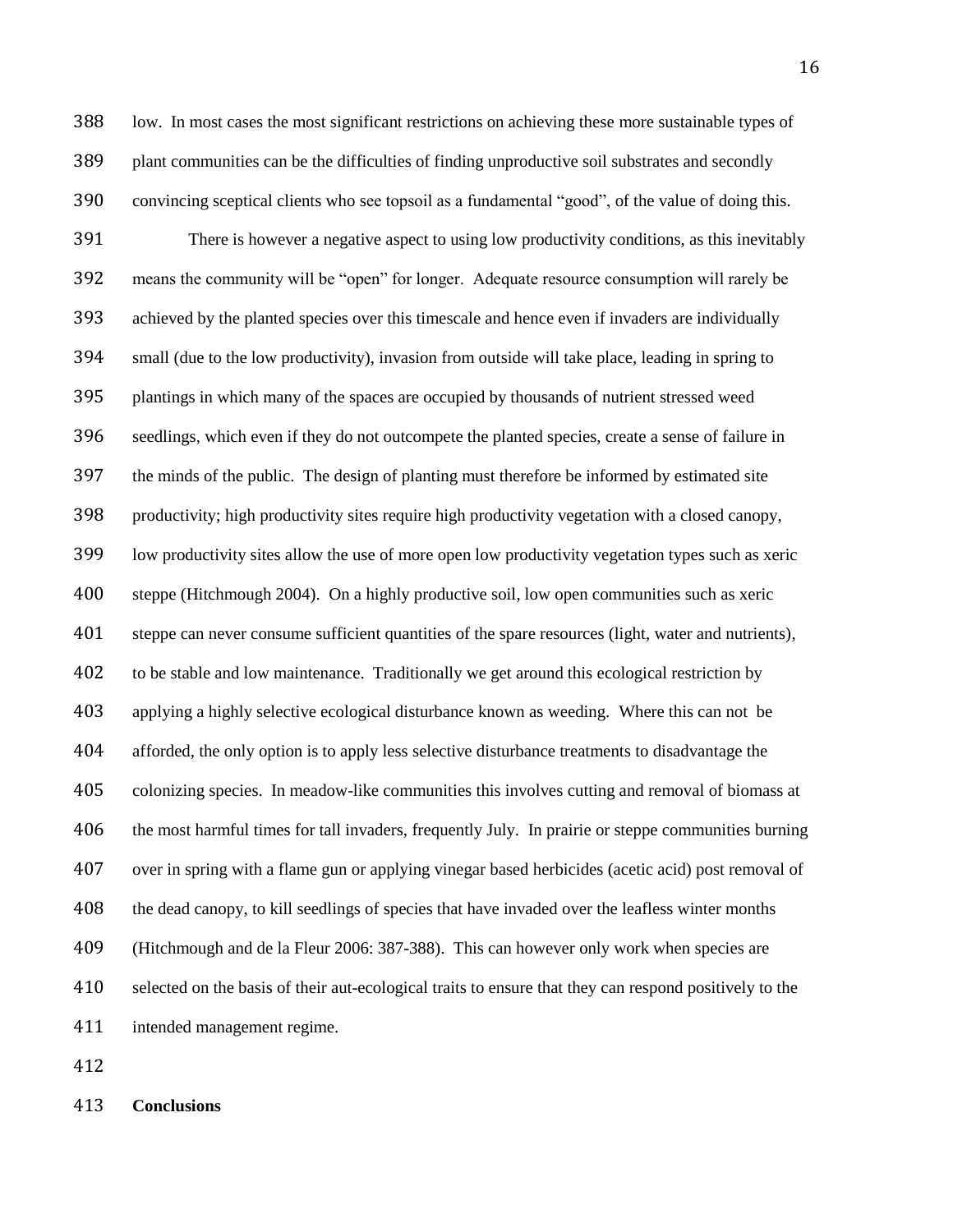At the outset of writing this paper we asked ourselves was it likely that landscape architects whose primary focus was not planting design should see these issues as important? Given the broad church that is landscape architecture, perhaps it is unrealistic to ask designers to apply ecological theory at a deeper, aut-ecological level?

 Such an approach would in time, potentially bring benefits. It would for example help more clearly distinguish the contribution of landscape architecture from architecture in the design of more sustainable landscapes in the built environment. There are many challenges in doing this, not least finding space in the curriculum and the aut-ecological skills to teach this to students who in many cases diverged from the biological sciences relatively early in high school. Few landscape architecture departments are large enough to have a "publishing" ecological science researcher on staff, and even if they do, the chances they will also be a designer is relatively remote. A review of the worlds published research literature in landscape architecture suggests 426 there are few who can confidently integrate these contrasting traditions, especially at the aut- ecological level. Professional ecologists are often brought in to teach descriptive ecology and students learn background ecological principles such as food webs, plant succession, important native plant communities and how to do a basic habitat survey. These are all important and useful understandings but generally will not equip students to "use" ecological theory as a creative and practical tool in designing sustainable landscape vegetation. Without this ability, the capacity of landscape architecture to develop plantings that can be sustainably managed in the long term is significantly compromised. In practice, an alternative to re-thinking how ecology is taught in conjunction with design is for landscape architecture to work more closely with ecologists and ecologically informed horticulturists. This is possible on prestige projects that are well funded, but unless ecologists who are supportive of design can be found, the result can be schizophrenic, a rather unsatisfactory compromise between two competing world-views rather than a true, creative integration of design and ecology.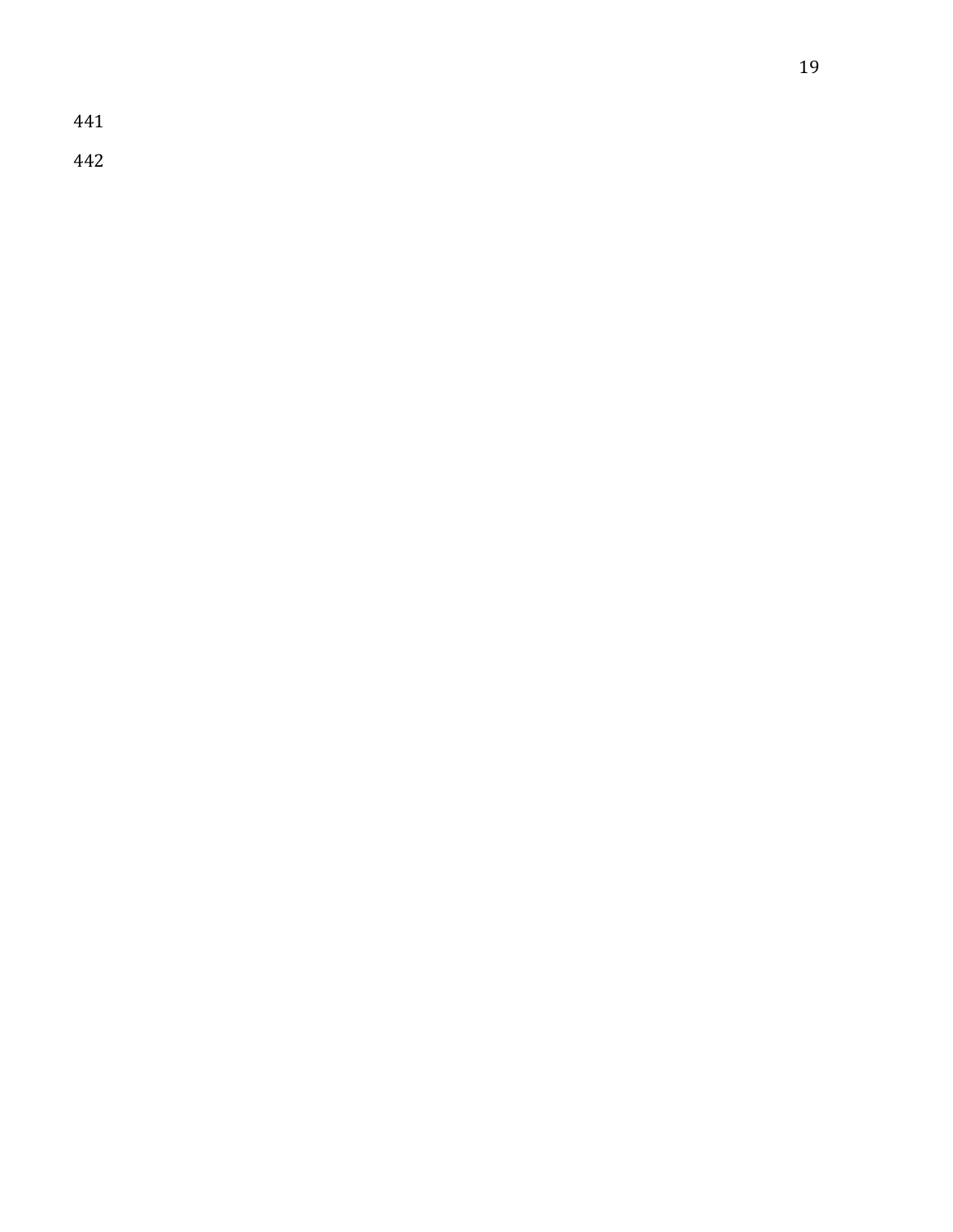## **References**

- 444 Alberti, M., Booth, D., Hill, K, Coburn, B., Avolio, C, Coe, S. and Spirandelli, D. (2007), 'The
- impact of urban patterns on aquatic ecosystems: an empirical analysis in Puget lowland sub-
- basins', Landscape and Urban Planning 80/40: 345-361.
- Bartlett, M.K., Scoffoni, C., Ardy, R., Zhang, Y., Sun, S., Cao, K., and Sack, L. (2012) Rapid
- determination of comparative drought tolerance traits; using and osmometer to predict turgor loss
- point. Methods in Ecology and Evolution, 3, 880-888.
- Brose, U., Williams, R. J. and Martinez, N. D. (2006), 'Allometric scaling enhances stability in
- complex food webs', Ecology Letters 9/11: 1228-1236.
- Budiansky, S. (1995), Nature's Keepers: The New Science of Nature Management. (New York: The Free Press).
- Christianou, M. and Kokkoirs, G. D. (2008), 'Complexity does not affect stability in feasible
- model communities', Journal of Theoretical Biology 253/1: 162-169.
- Codd, L. E. (1968), The South African species of Kniphofia. (Pretoria: Botanical Research Institute).
- Crawley, M., Brown, S. L., Head, M. S. and Edwards, G. R. (1999), 'Invasion-resistance in
- experimental grassland communities: Species richness or species identity?', Ecology Letters 2/3:
- 140-148.
- Davis, M. A., Grime, P. and Thompson, K. (2000), 'Fluctuating resources in plant communities: a
- general theory of invasibility', Journal of Ecology 88/3: 528-534.
- Dee, C. (2012), To Design Landscape: Art, Nature and Utility. (Oxford: Routledge).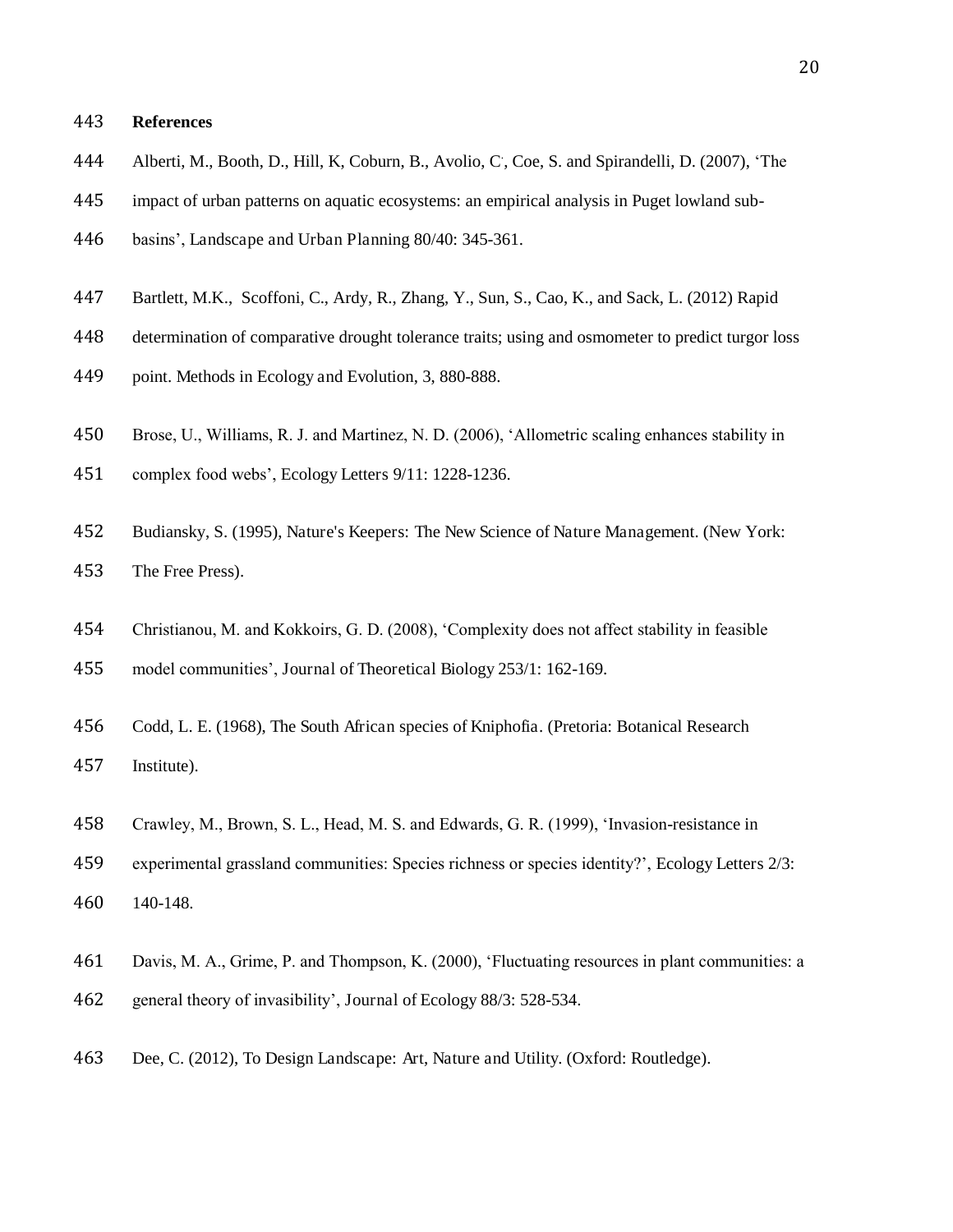- Donald, P. F. (2005), Climate Change and Habitat Connectivity: Assessing the Need for
- Landscape-Scale Adaptation for Birds in the UK. (Sandy, UK: RSPB Research Report No. 10).
- Dunnet, N. (2004), The dynamic nature of plant communities, pattern and process in designed
- plant communities. In Dunnett, N. and Hitchmough, J. D. (eds.) The dynamic landscape (London:
- Taylor and Francis), 97-114.
- Dunnett, N. P. and Willis, A. J. (2000), 'Dynamics of Chamerion angustifolium in grassland
- vegetation over a thirty-nine-year period', Plant Ecology 148/1: 43-50.
- Eisenhardt, P., Kurth, D. and Stiehl, H. (1995). Wie Neues entsteht. Die Wissenschaften des
- Komplexen und Fraktalen. [Natural Systems: The Science of complex and fractal development]
- (Rowolt: Hamburg).
- 474 Ellenberg, H. (1988) The Vegetation Ecology of Central Europe. 4<sup>th</sup> Edition. (Cambridge: University Press).
- Elton, C. S., (1958), The ecology of invasions by animals and plants. (London: Methuen).
- Fairbrother, N. (1974), The Nature of Landscape Design. (London: Architectural Press).
- Grigulis, K., Seppard, A. W., Ash, J. E. and Groves, R. H. (2001), 'The comparative demography
- of the pasture weed Echium plantagineum between its native and invaded ranges', Journal of
- Applied Ecology 38/2: 281-290.
- Grime, J. P. (1979), Plant Strategies and Vegetation Processes. (Chichester: Wiley and Sons).
- Grime, P. (2001), Plant Strategies, Vegetation Processes, and Ecosystem Properties, 2nd ed.
- (Chichester: Wiley and Sons).
- Grime, J. P., Hodgson, J. G. and Hunt, R. (1988), Comparative Plant Ecology: A functional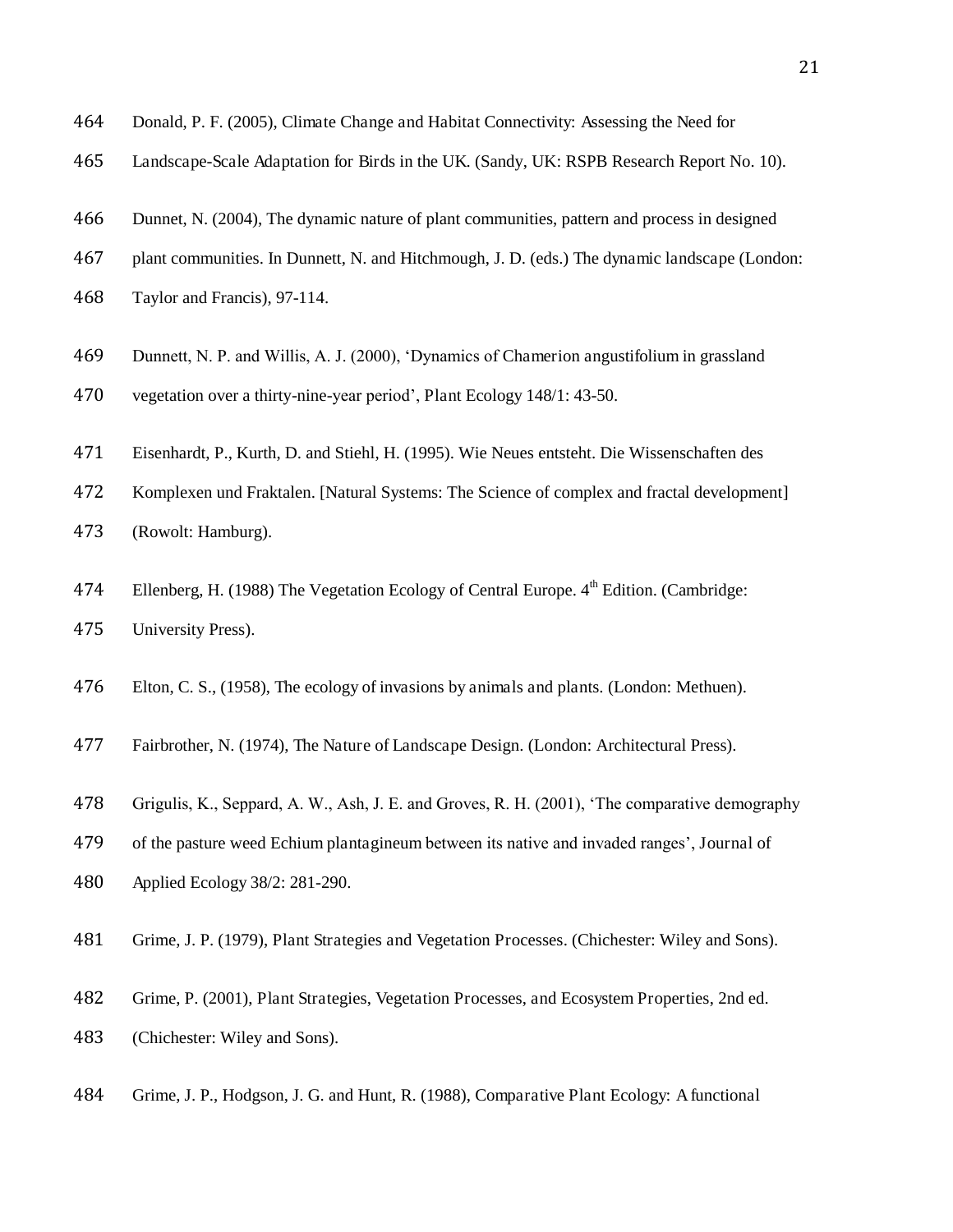- approach to common British species. (London: Unwin Hyman).
- Hansen, R. and Stahl, F. (1993), Perennials and their Garden Habitats. (Cambridge: Cambridge University Press).
- Hitchmough, J. D. (2004), Naturalistic herbaceous vegetation for urban landscapes. In Dunnett, N.
- and Hitchmough, J. D. (eds.) The Dynamic Landscape (London: Taylor and Francis), 130-183.
- Hitchmough, J. D. and de la Fleur, M. (2006), 'Establishing North American Prairie vegetation in
- urban parks in northern England: effect of management and soil type on long-term community
- development', Landscape and Urban Planning 78/4: 386–397.
- Hitchmough, J. D. and Wagner, M. (2011), 'Slug grazing effects on seedling and adult life stages
- of North American Prairie plants used in designed urban landscapes', Urban Ecosystems 14/2:
- 279-302.
- Hitchmough, J. D. and Wagner, M. (2013), 'The dynamics of designed plant communities of
- rosette forming forbs for use in supra-urban drainage swales', Landscape and Urban Planning 117 (September): 122-134.
- Ives, R. and Carpenter, S. R. (2007), 'Stability and diversity of ecosystems', Science 317/5834: 58-62.
- Kabrick, J. M., Dey, D.C. and Van Sambeek, J. W. (2012), '[Quantifying flooding effects on](http://apps.webofknowledge.com/full_record.do?product=UA&search_mode=GeneralSearch&qid=6&SID=Z1wnHnpDiLeno9nG4n5&page=4&doc=36)
- [hardwood seedling survival and growth for bottomland restoration](http://apps.webofknowledge.com/full_record.do?product=UA&search_mode=GeneralSearch&qid=6&SID=Z1wnHnpDiLeno9nG4n5&page=4&doc=36)'. New Forests 43/5-6: 695-710.
- Kahmen, A., Perner, J. and Buchmann, N. (2005), 'Diversity-dependent productivity in semi-
- natural grasslands following climate perturbations'. Functional Ecology 19/4: 594-601.
- Kennedy, A. D., Biggs. H. and Zambatis, N. (2003), 'Relationship between grass species richness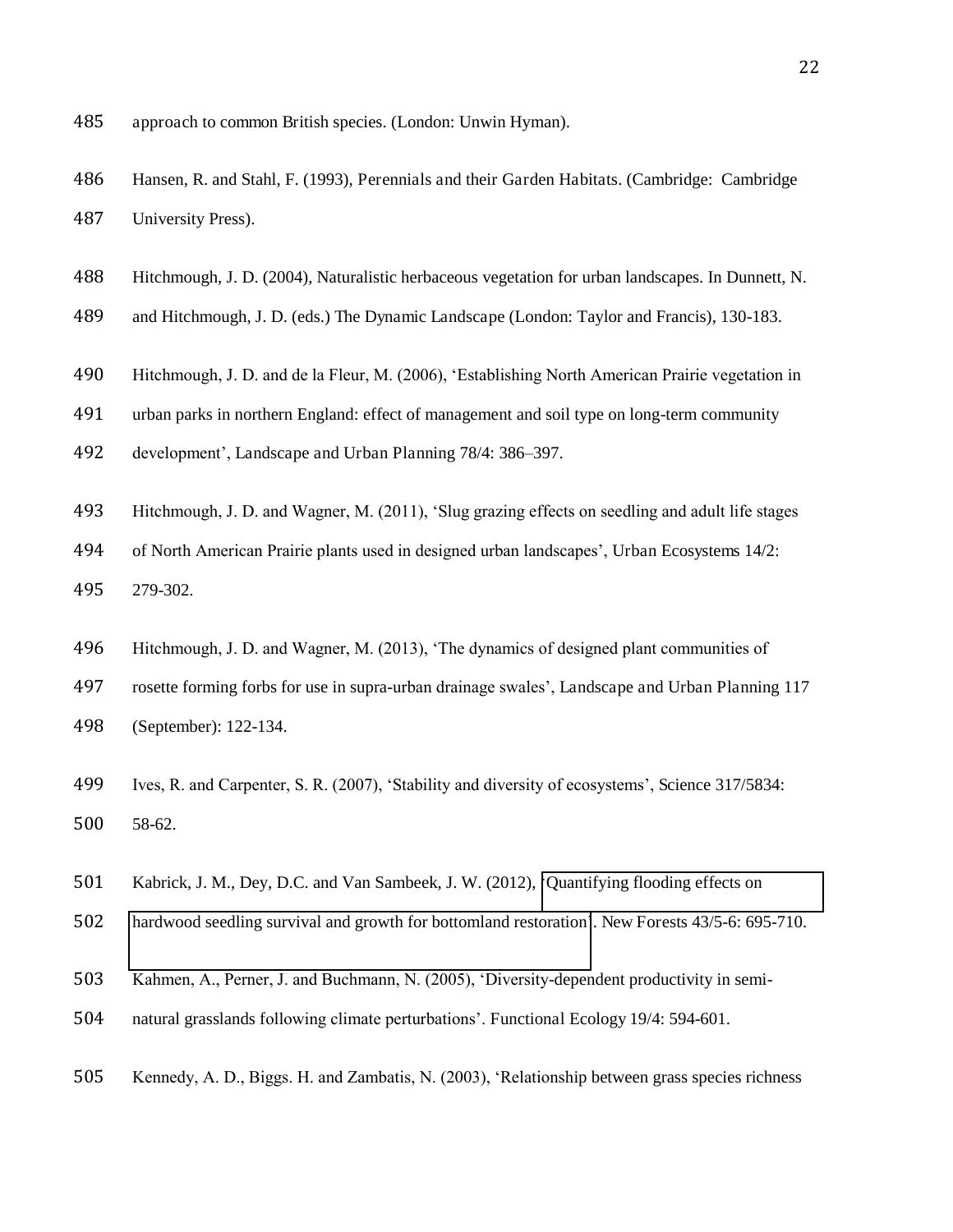- and ecosystem stability in Kruger National Park, South Africa', African Journal of Ecology 41/2: 131-140.
- Kühn, N. (2006), 'Intentions for the unintentional. Spontaneous vegetation as the basis for
- innovative planting design in urban areas', Journal of Landscape Architecture 1/2: 46-53.
- Kühn, N. (2011), Neue Staudenverwendung [New planting design]. (Stuttgart: Eugen Ulmer
- Verlag).
- La Dell, T. (2004), Pruning Shrubs. In Hitchmough, J.D. and Fieldhouse, K. (eds.) The Plant User
- Handbook (Oxford: Blackwell), 194-210.
- Ladle, R. J. and Gillson, L. (2009), 'The (im)balance of nature: a public perception time-lag?',
- Public Understanding of Science 18/2: 229-242.
- Levine, J. M. and D'Antonio, C. M. (1999), 'Elton revisited: a review of evidence linking
- diversity and invisibility', Oikos 87/1: 15-26.
- MacArthur, R. H. (1955), 'Fluctuations of animal populations, and a measure of community
- stability', Ecology 36/3: 533–536.
- McHarg, I. (1969), Design with Nature. (New York: The Natural History Press).
- Moore, H. (1992), *Rudolf Steiner's Contribution to the History and Practice of Agricultural*
- Education. (Milwaukee: Biodynamic Farming and Gardening).
- Morris, M. G. (2000), 'The effects of structure and its dynamics on the ecology and conservation
- of arthropods in British Grasslands', Biological Conservation 95/2: 129-142.
- Naylor, G. (1980), The Arts and Crafts Movement; A Study of Its Sources, Ideals and Influences
- on Design Theory. (Cambridge, Mass: MIT Press).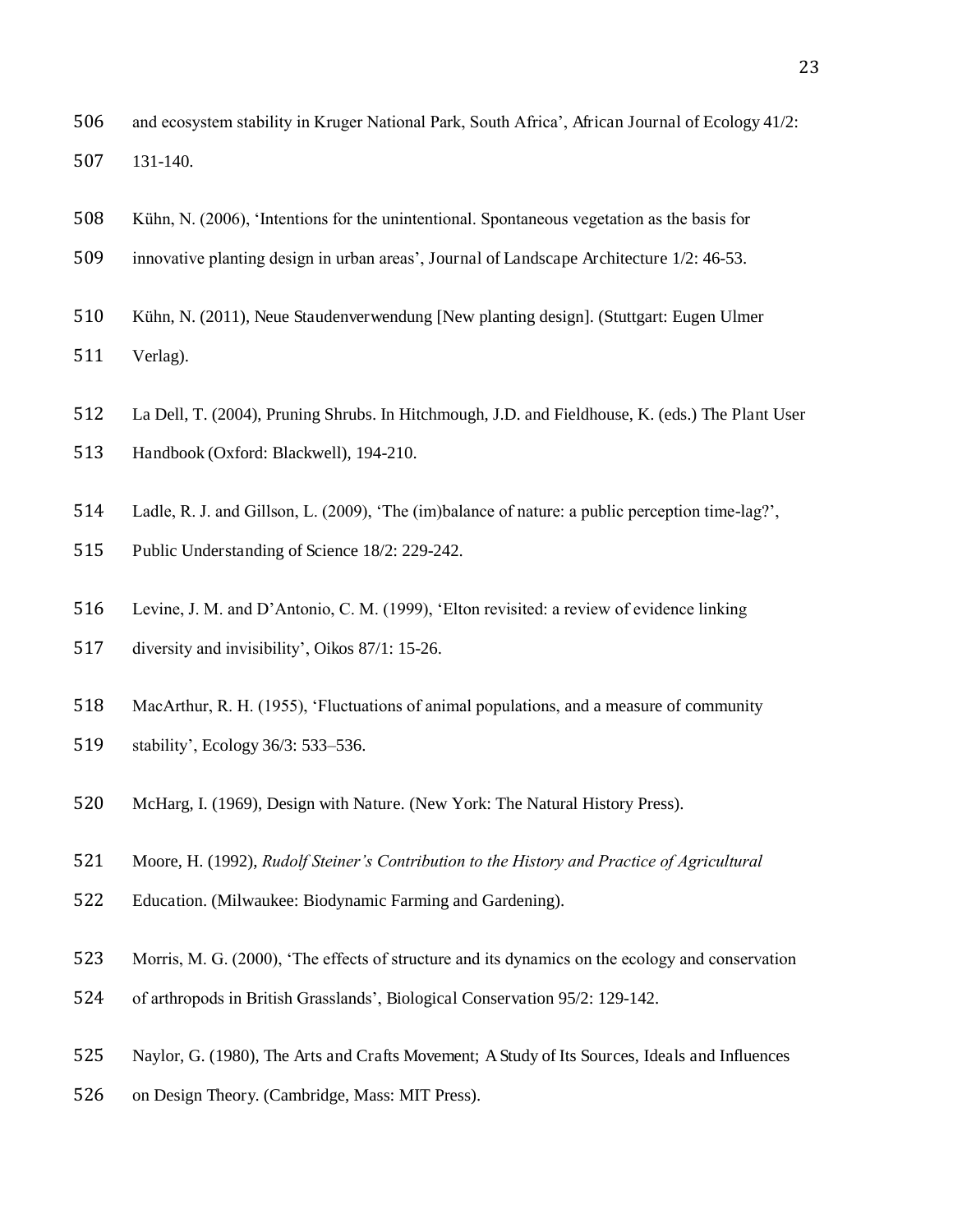- Odenbaugh, J. (2001), 'Ecological stability, model building, and environmental policy: a reply to
- some of the pessimism', Philosophy of Science 68/3: 493-505.
- Özgüner, H. and Kendle, A. D. (2006), 'Public attitudes towards naturalistic versus designed
- landscapes in the city of Sheffield (UK)', Landscape and Urban Planning 74/2: 139-157.
- Pfisterer, A. B., Joshi, J., Schmid, B. and Fischer, M. (2004), 'Rapid decay of diversity-
- productivity relationships after invasion of experimental plant communities', Basic and Applied
- Ecology 5/1: 5-14.
- Rice, G. (2006), RHS Encyclopaedia of Perennnials. (London: Dorling-Kindersely).
- Robinson, W. (1874), The Wild Garden. (London: John Murray).
- Rousseau, J., J (1762), Du contrat social ou Principes du droit politique. (Paris: chez Chazin).
- Sayuti, Z. and Hitchmough, J. D. (2013), 'Effect of sowing time on the emergence and growth of
- South African grassland species', South African Journal of Botany 88 (September): 28-35.
- Stampfli, A. and Zeiter, M. (2004), 'Plant regeneration directs changes in grassland composition
- after extreme drought: a 13-year study in southern Switzerland', Journal of Ecology 92/4: 568-
- 576.
- Thompson, I. H. (2000), Ecology, community and delight. Sources of values in landscape
- architecture. (London: E & F Spon).
- Thompson, K., Askew, A. P., Grime, J. P., Dunnett, N. P. and Willis, A. J. (2005), 'Biodiversity,
- ecosystem function and plant traits in mature and immature plant communities', Functional
- Ecology 19/2: 355-358.
- Tilman, D. and Downing, J. A. (1994), 'Biodiversity and stability in grasslands', Nature